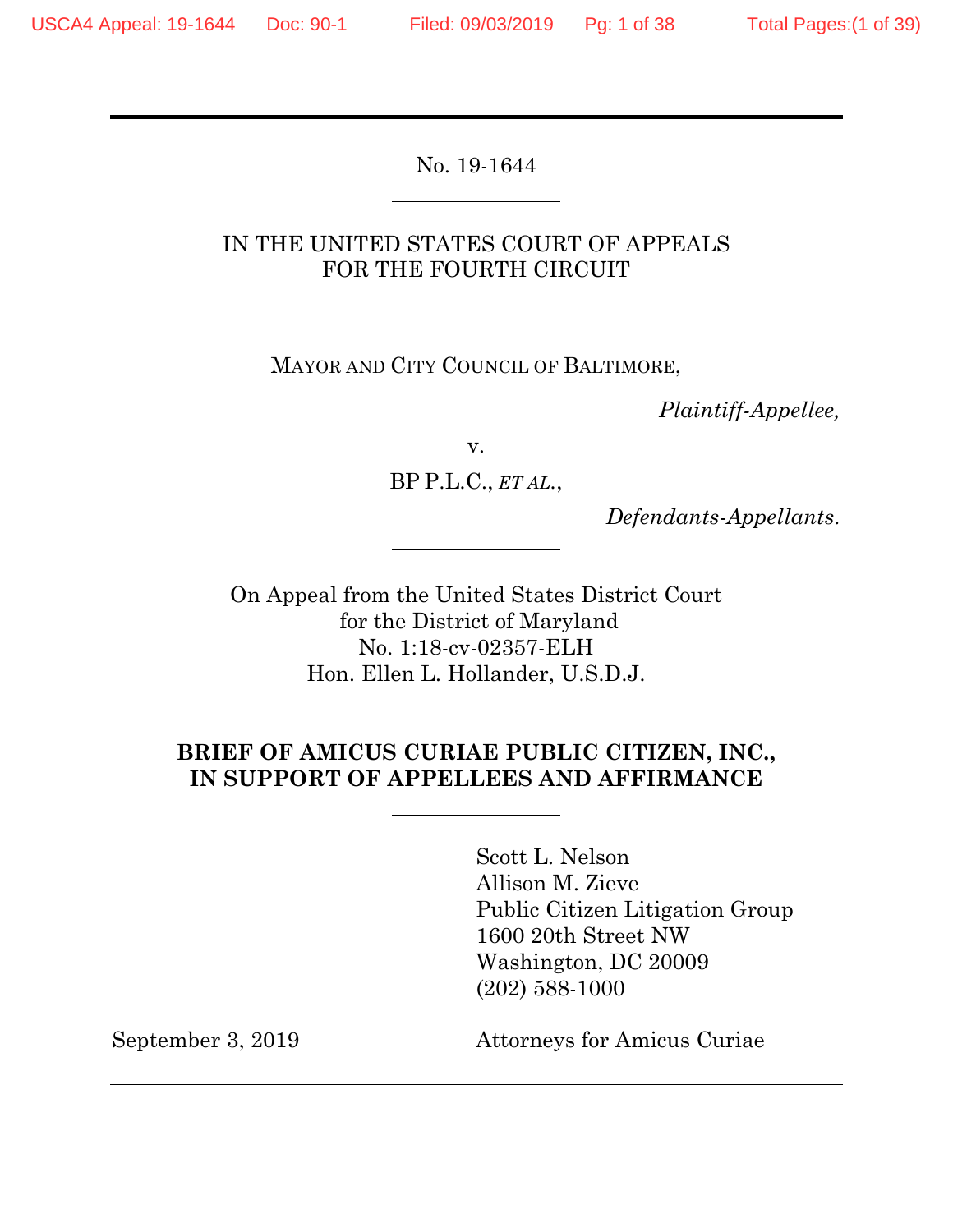## **CORPORATE DISCLOSURE STATEMENT**

Amicus curiae Public Citizen, Inc., is a nonprofit, non-stock corporation. It has no parent corporation, and no publicly traded corporation has an ownership interest in it of any kind.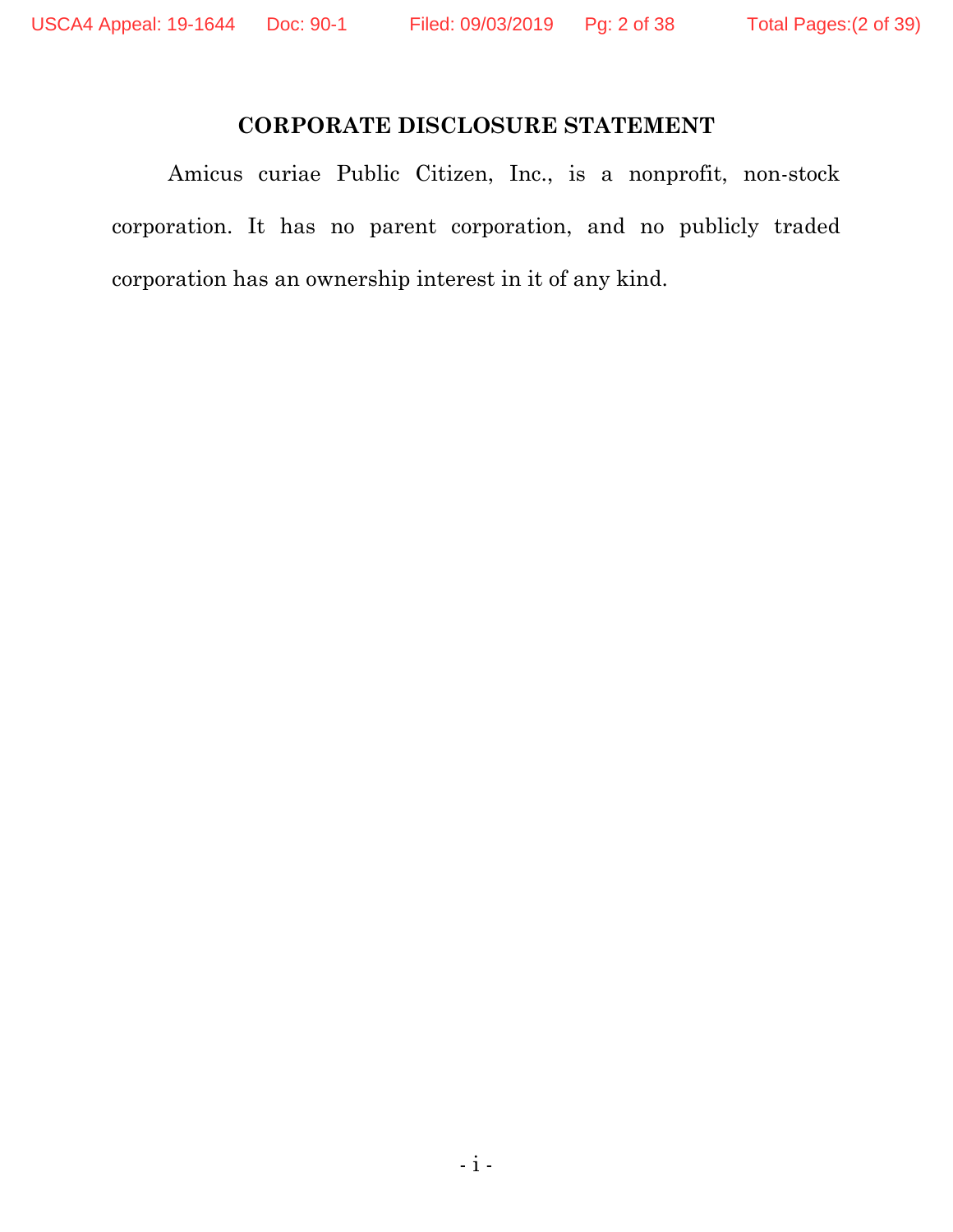# **TABLE OF CONTENTS**

# **Page**

| I.  | The federal officer removal statute's application is limited by                                                                                                                                                                                        |                                                                                                                                                                          |  |
|-----|--------------------------------------------------------------------------------------------------------------------------------------------------------------------------------------------------------------------------------------------------------|--------------------------------------------------------------------------------------------------------------------------------------------------------------------------|--|
| II. | The defendants have not demonstrated that they acted<br>under a federal officer in carrying out actions under color of<br>a federal office, that there is a connection between the claims<br>in this lawsuit and any such actions, or that they have a |                                                                                                                                                                          |  |
|     | A.                                                                                                                                                                                                                                                     | The contractual relationships that the defendants cite<br>do not bring them within the federal officer removal                                                           |  |
|     | <b>B.</b>                                                                                                                                                                                                                                              | The defendants have not shown the requisite connection<br>between this action and the acts they claim were taken                                                         |  |
|     | C.                                                                                                                                                                                                                                                     | The oil companies have not attempted to show that they<br>would have a colorable federal defense satisfying the<br>requirements of the federal officer removal statute26 |  |
|     |                                                                                                                                                                                                                                                        |                                                                                                                                                                          |  |
|     |                                                                                                                                                                                                                                                        |                                                                                                                                                                          |  |
|     |                                                                                                                                                                                                                                                        |                                                                                                                                                                          |  |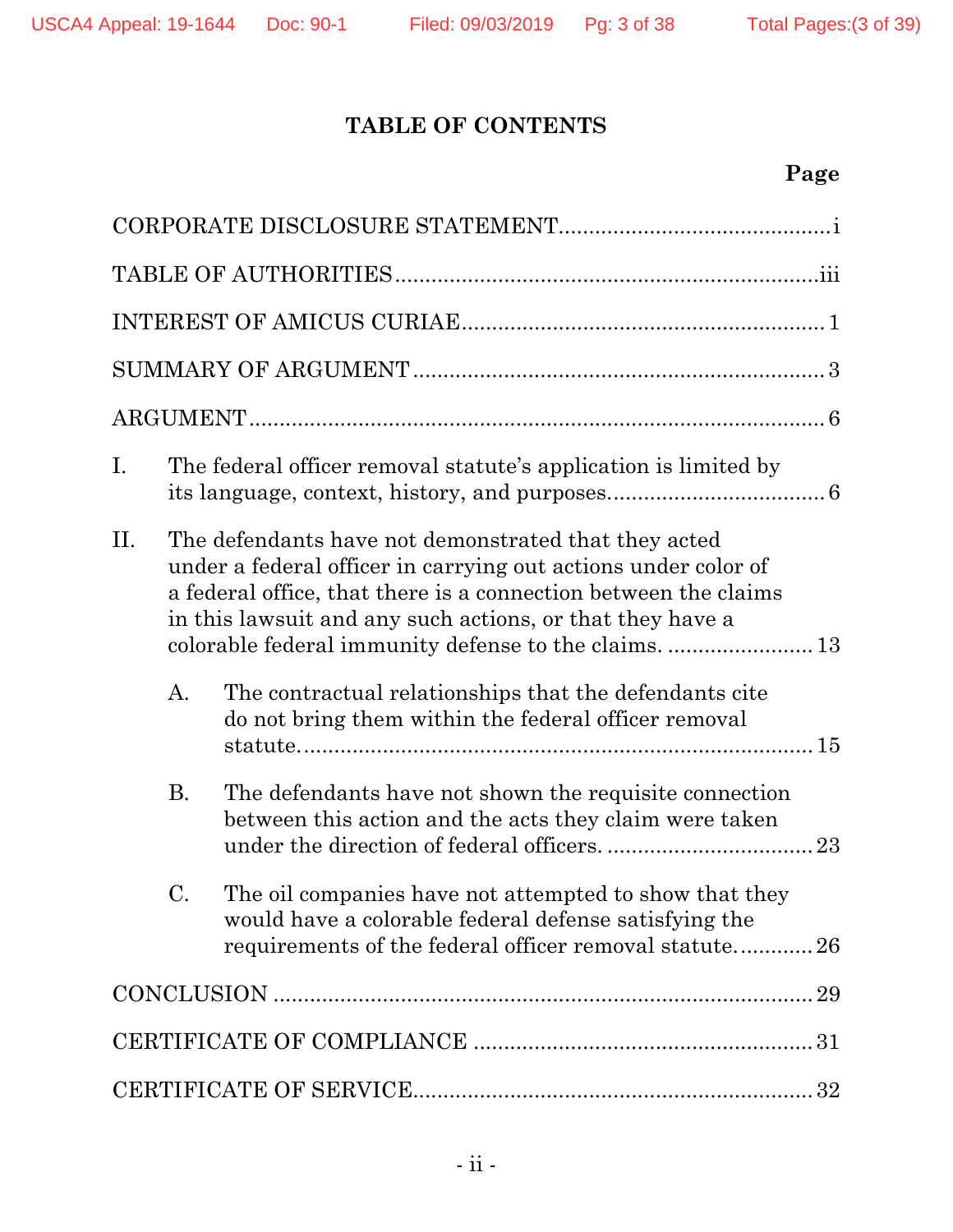# **TABLE OF AUTHORITIES**

| Cases<br>Page(s)                                                                                                              |
|-------------------------------------------------------------------------------------------------------------------------------|
| Abdul-Mumit v. Alexandria Hyundai, LLC,                                                                                       |
| Arizona v. Manypenny,                                                                                                         |
| Bartel v. Alcoa S.S. Co.,                                                                                                     |
| Body & Mind Acupuncture v. Humana Health Plan, Inc.,                                                                          |
| Cabalce v. Thomas E. Blanchard & Assocs., Inc.,                                                                               |
| Colorado v. Symes,                                                                                                            |
| DaimlerChrysler Corp. v. Cuno,                                                                                                |
| Dart Cherokee Basin Operating Co. v. Owens,                                                                                   |
| Goncalves by & Through Goncalves v. Rady Children's Hosp. San Diego,<br>865 F.3d 1237 (9th Cir. 2017)  14, 15, 17, 18, 25, 28 |
| Int'l Primate Prot. League v. Adm'rs of Tulane Educ. Fund,                                                                    |
| Jamison v. Wiley,                                                                                                             |
| L-3 Comm'c'ns Corp. v. Serco Inc.,                                                                                            |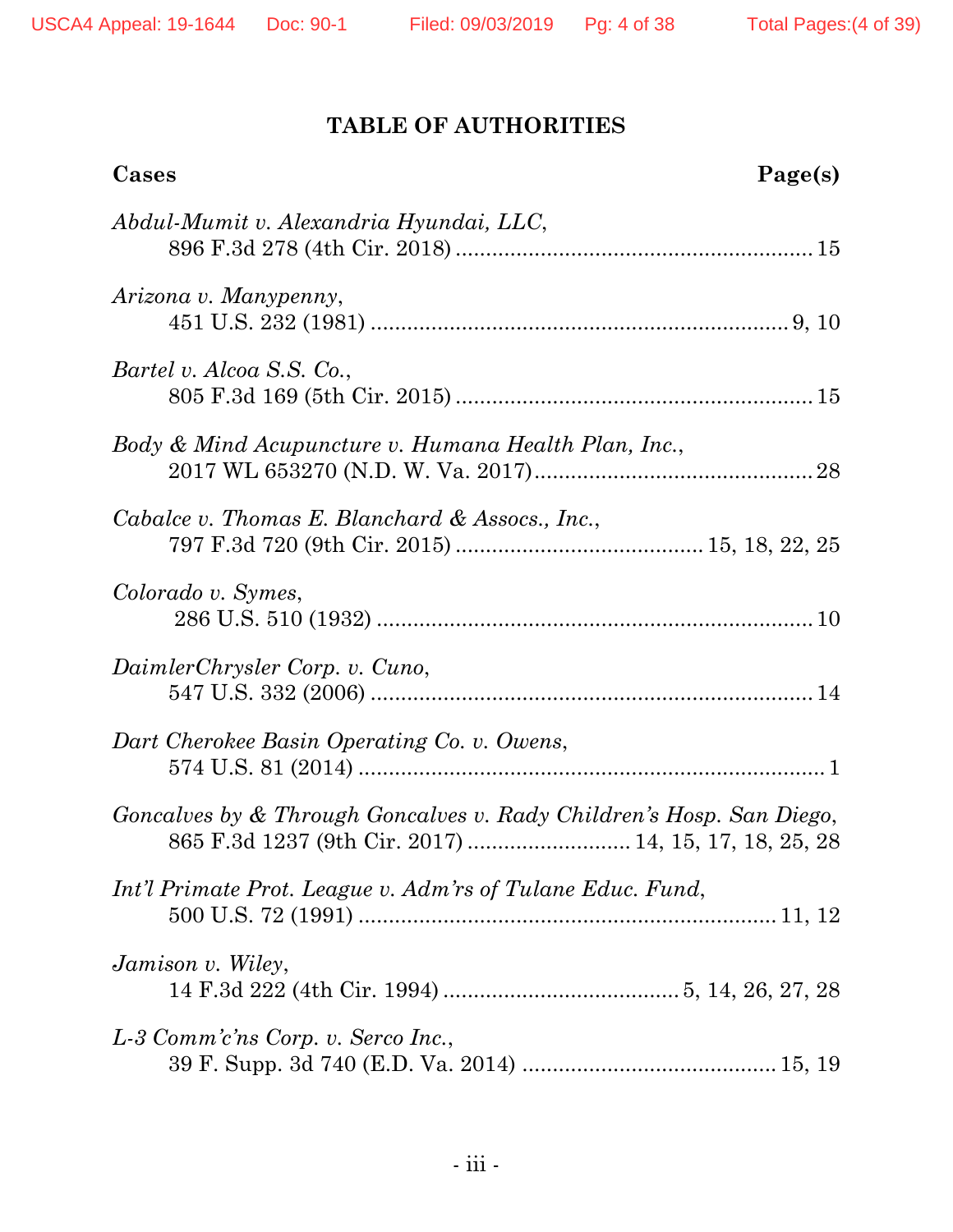| Maksymchuk v. Frank,                                                                                                                       |
|--------------------------------------------------------------------------------------------------------------------------------------------|
| Maryland v. Soper (No. 1),                                                                                                                 |
| Maryland v. Soper (No. 2),                                                                                                                 |
| Mesa v. California,                                                                                                                        |
| Miss. ex rel. Hood v. AU Optronics Corp.,                                                                                                  |
| Mulcahey v. Columbia Organic Chems. Co.,                                                                                                   |
| Ripley v. Foster Wheeler LLC,                                                                                                              |
| Sawyer v. Foster Wheeler LLC,                                                                                                              |
| Screws v. United States,                                                                                                                   |
| Tennessee v. Davis,                                                                                                                        |
| United States v. Standard Oil Co. of Calif.,                                                                                               |
| Washington v. Monsanto Co.,                                                                                                                |
| Washington v. Monsanto Co.,<br>274 F. Supp. 3d 1125 (W.D. Wash. 2017),<br>$affd, 738 \text{ F. Appx. } 554 \text{ (9th Cir. } 2018) \dots$ |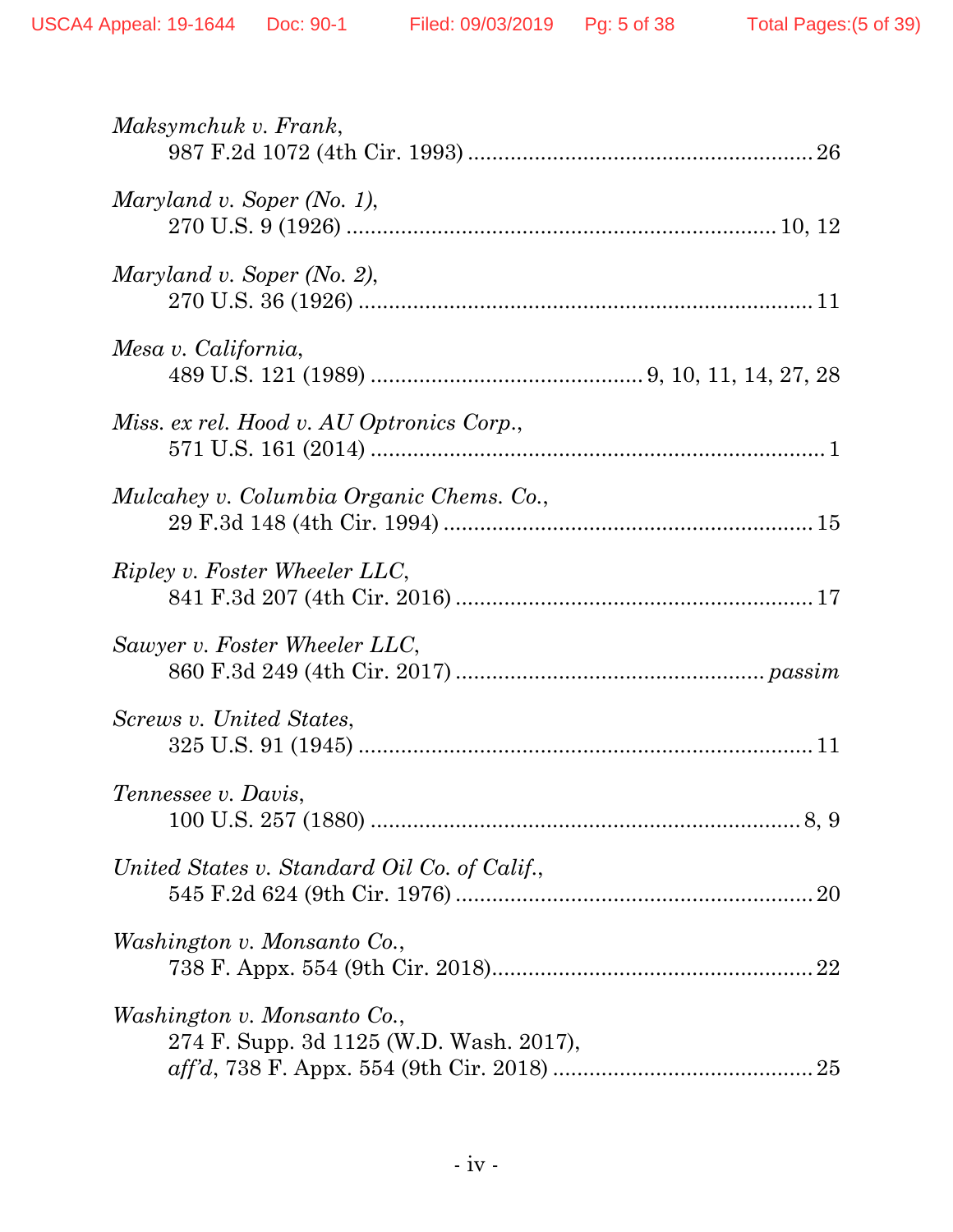| Watson v. Philip Morris Cos., |
|-------------------------------|
| Willingham v. Morgan,         |
| <b>Statutes</b>               |
|                               |
| Other                         |
|                               |

 $\\{\bf www.tngenweb.org/monroe/news3.txt.................8}$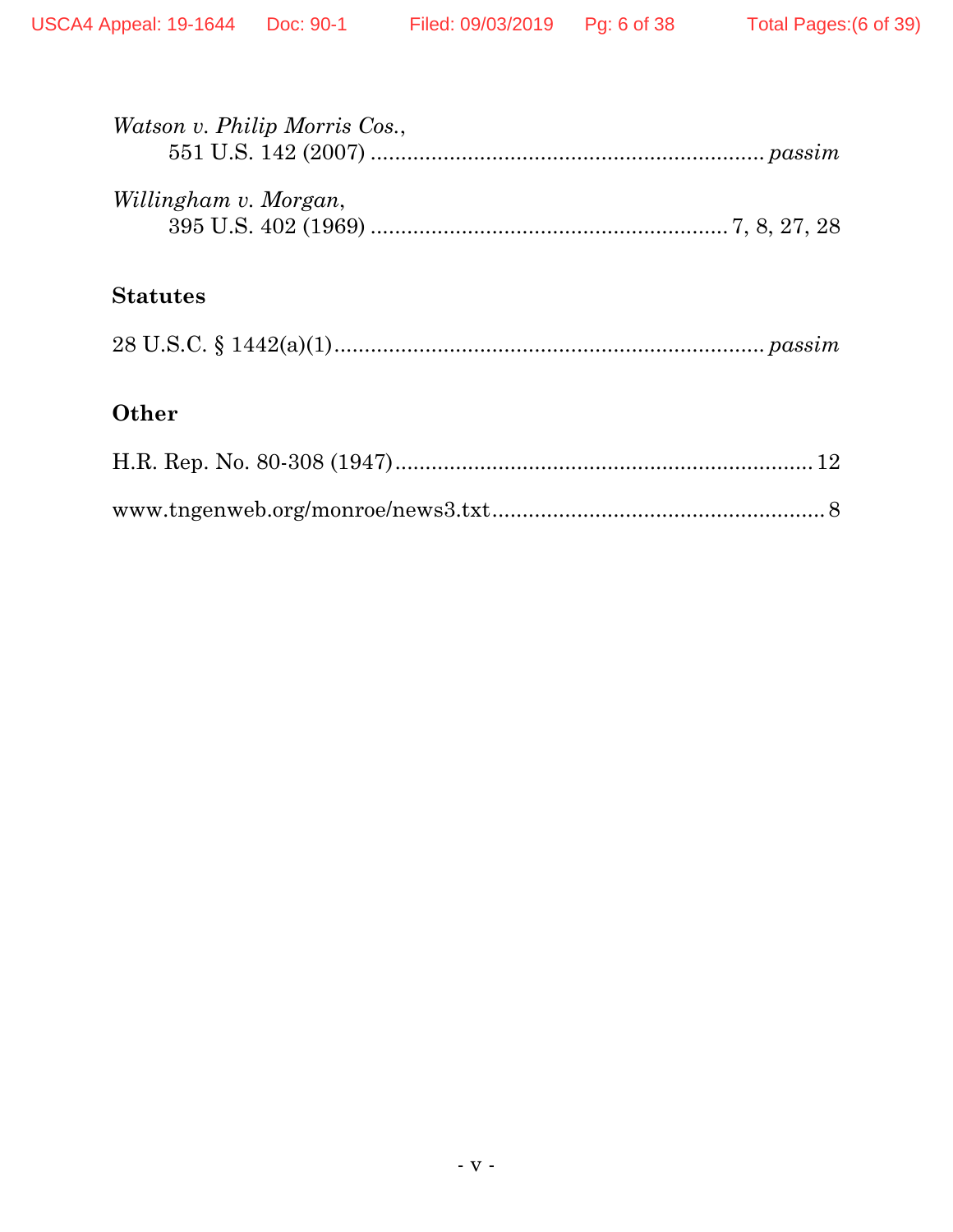#### **INTEREST OF AMICUS CURIAE1**

Amicus curiae Public Citizen, a nonprofit consumer advocacy organization with members in every state, appears before Congress, administrative agencies, and courts on a wide range of issues. Climate change and the need for effective measures to hold accountable those whose activities play a substantial role in contributing to it are major concerns of Public Citizen. In addition, Public Citizen has a longstanding interest in the proper construction of statutory provisions defining the jurisdiction of federal trial and appellate courts. Public Citizen has frequently appeared as amicus curiae in cases involving significant issues of federal jurisdiction, including questions of original, removal, and appellate jurisdiction.2 Removal jurisdiction is of particular concern to Public Citizen because it implicates the authority of state courts to provide remedies under state law for actions that threaten public health

<sup>&</sup>lt;sup>1</sup> All parties have consented to the filing of this brief. The brief was not authored in whole or part by counsel for a party; no party or counsel for a party contributed money that was intended to fund this brief's preparation or submission; and no person other than the amicus curiae, its members, or its counsel contributed money intended to fund the brief's preparation or submission.

<sup>2</sup> *E.g.*, *Dart Cherokee Basin Operating Co. v. Owens*, 574 U.S. 81 (2014); *Miss. ex rel. Hood v. AU Optronics Corp*., 571 U.S. 161 (2014).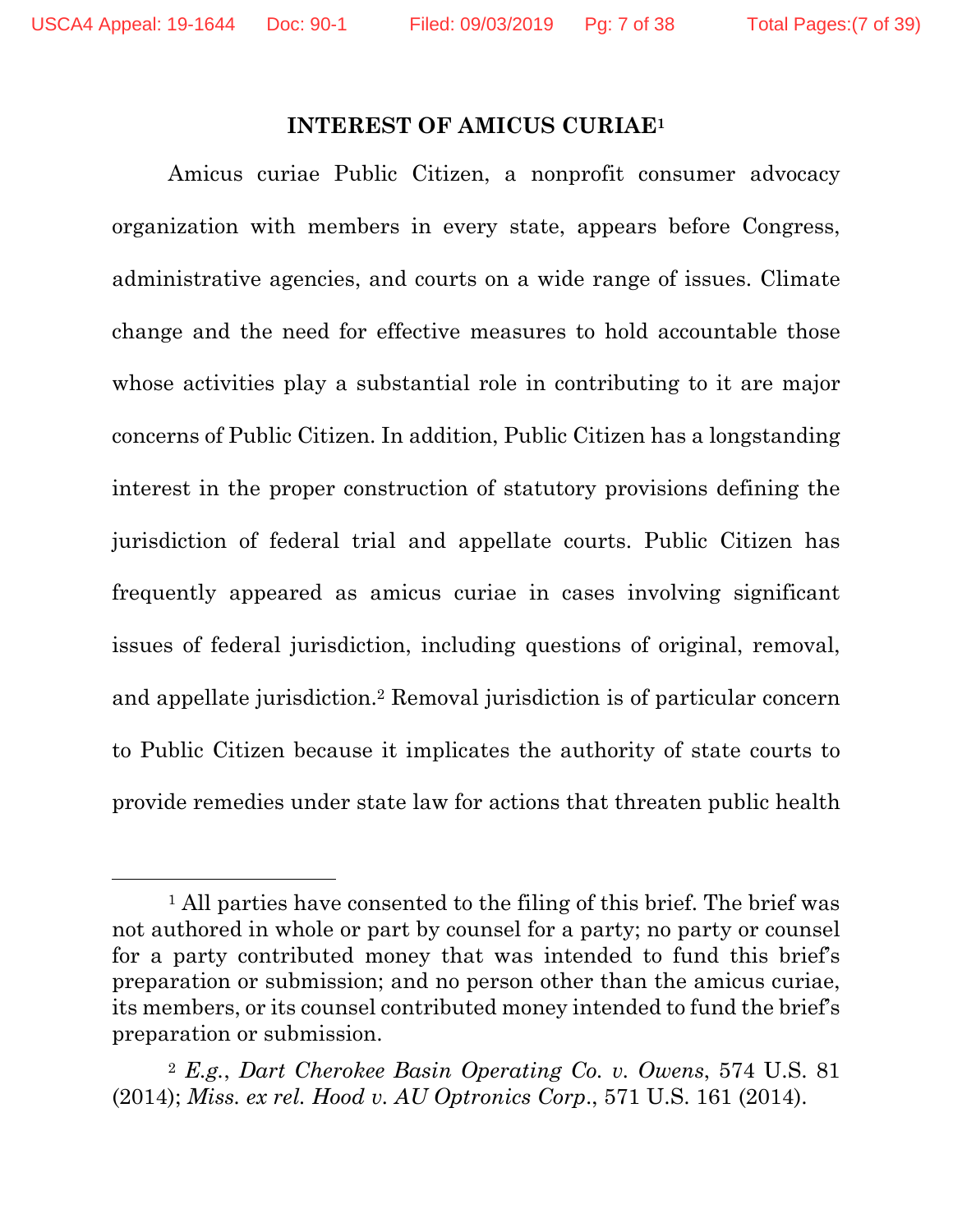and safety. Public Citizen is concerned that defendants often improperly invoke removal jurisdiction, including federal officer removal under 28 U.S.C. § 1442(a)(1), in litigation involving matters of significant public concern to deny plaintiffs their choice of forum and escape liability under state law.

These interests led Public Citizen to file amicus curiae briefs at both the petition and merits stage in *Watson v. Philip Morris Cos.*, 551 U.S. 142 (2007), a case in which, as here, the defendants invoked federal officer removal to derail state-court litigation over alleged misrepresentations about the dangers of their products. Public Citizen has also submitted amicus briefs in other cases concerning federal officer removal in the courts of appeals, including a case currently pending in the Ninth Circuit, *County of San Mateo v. Chevron Corp*., Nos. 18-15499, 18-15502, 18-15503, 18-16376 (9th Cir.), which raises substantially the same issues as this case. Public Citizen submits this brief to assist the Court in understanding the degree to which such invocations of section 1442(a)(1) distort its language and purpose.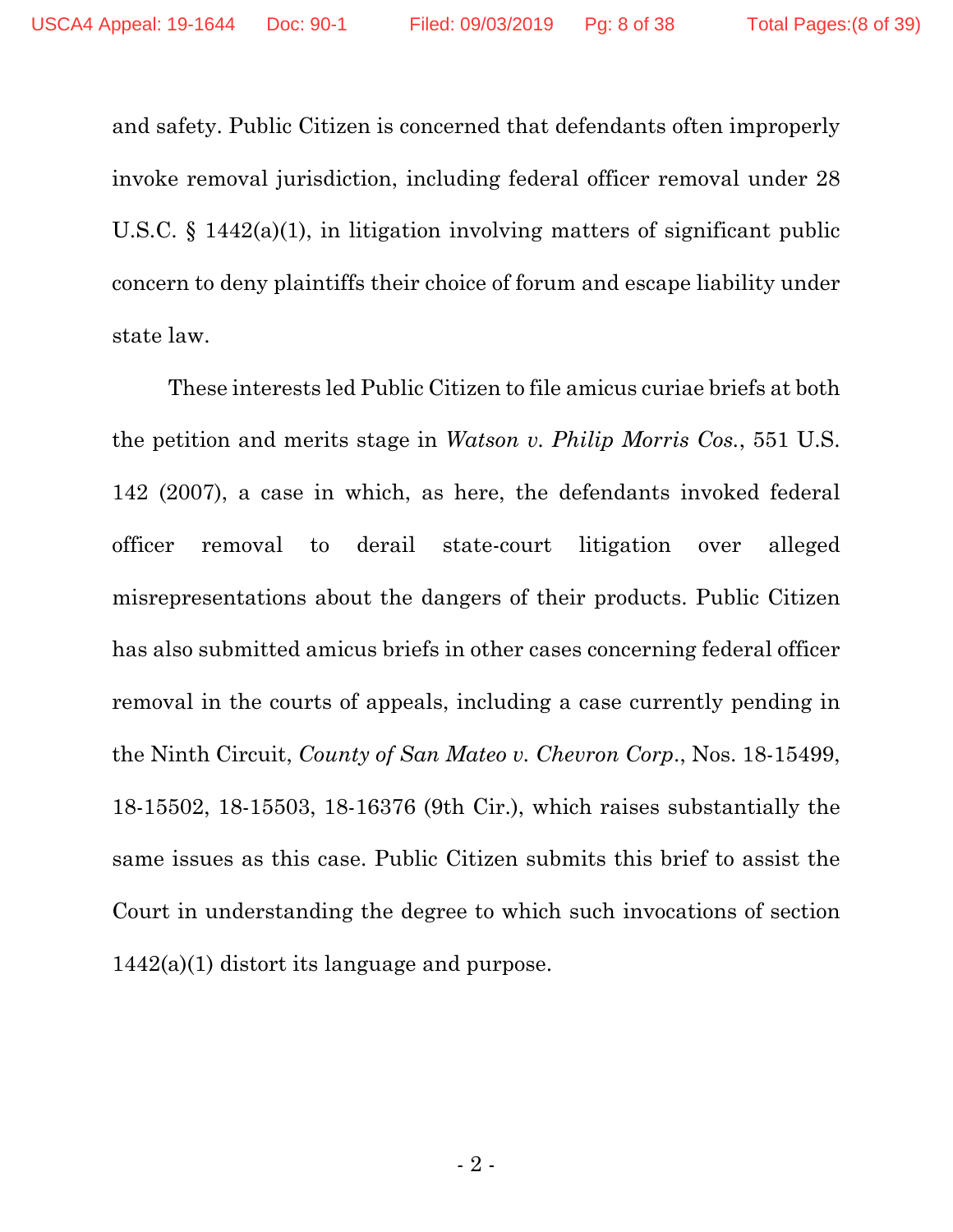#### **SUMMARY OF ARGUMENT**

In *Watson v. Philip Morris Cos.*, 551 U.S. 142 (2007), two plaintiffs sued cigarette manufacturers for fraudulently marketing cigarettes as "light" to deceive smokers into believing that smoking them would deliver lower levels of tar and nicotine than other cigarettes and hence present less danger of disease. Although the defendants' self-interested commercial behavior could in no sense be reasonably described as carrying out official functions of the United States government, they invoked section 1442(a)(1) and removed the action on the ground that they were "acting under" a federal officer because (they claimed) the federal government regulated the manner in which they tested the tar and nicotine levels of their cigarettes.

The Supreme Court unanimously rejected the argument that the defendants could invoke section 1442(a)(1). *Id*. at 147. Emphasizing the statute's purpose of protecting against state interference with "'officers and agents' of the Federal Government 'acting … within the scope of their authority,'" *id*. at 150, the Supreme Court stated that "the statute authorized removal by private parties 'only' if they were 'authorized to act with or for [federal officers or agents] in affirmatively executing

- 3 -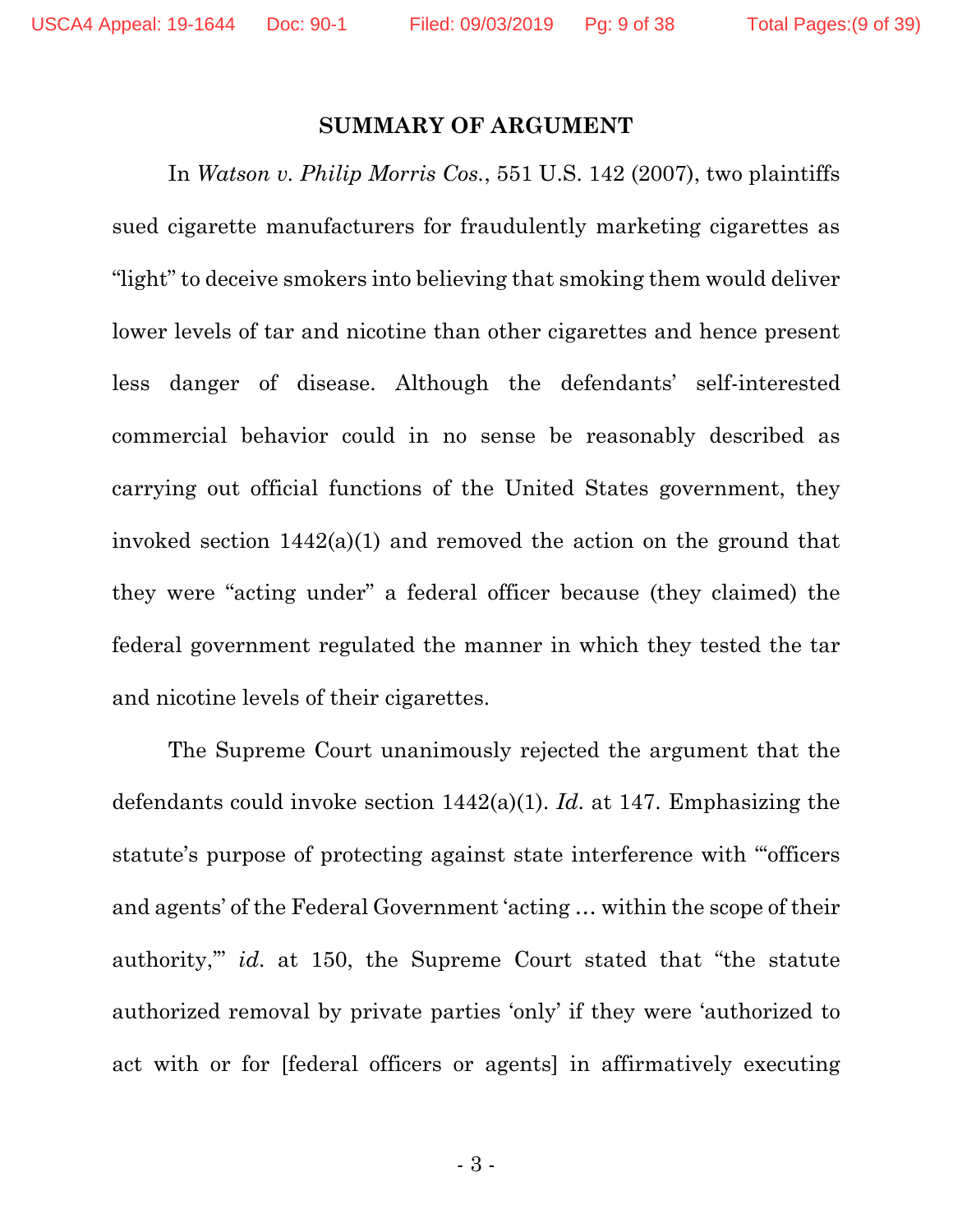duties under … federal law,'" *id*. at 151. The Court therefore held that self-interested commercial entities that acted under compulsion of federal regulation but had been given no authority to act "on the Government agency's behalf," *id*. at 156, did not "act under" a federal officer within the meaning of the law and were not entitled to invoke the statute, *id*. at 153.

In this case, major oil companies are alleged to have concealed their knowledge of the climate effects of their activities, preventing consumers from understanding the dangers of the companies' products. Notwithstanding the unanimous holding in *Watson*, the oil companies invoke section 1442(a)(1) on the theory that some of their production and sale activities involved contractual relationships with the federal government and that they "acted under" a federal officer in complying with the terms of their contracts.

This Court has held that, under some circumstances, a contractual relationship may bring a private party within the ambit of section 1442(a)(1). *See Sawyer v. Foster Wheeler LLC*, 860 F.3d 249 (2017). But not all contractual relationships transform private entities into persons "acting under" federal officers in carrying out "actions under color of

- 4 -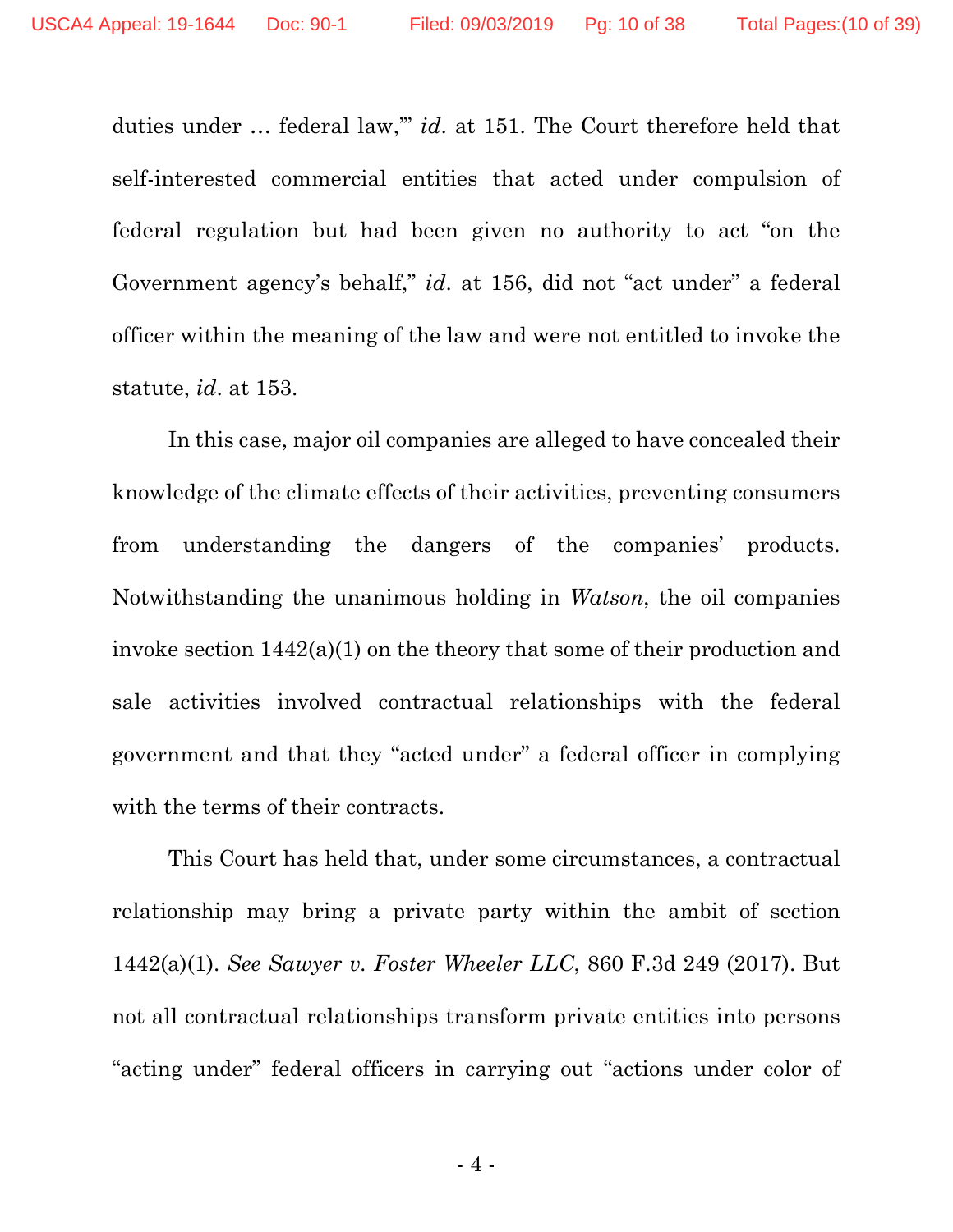[federal] office." 28 U.S.C.  $\S 1442(a)(1)$ . The relationship must be one where a contractor assists in carrying out government functions under the "subjection, guidance, or control" of a governmental superior. *Id*. at 255 (quoting *Watson*, 551 U.S. at 141). Here, the contractual relationships cited by the oil companies do not establish that the oil companies were acting on the government's behalf to assist government officers in carrying out their legal duties, as the statute requires. *See Watson*, 551 U.S. at 152–57. And because no federal officer directed the defendants to conceal the hazards posed by fossil fuels, the oil companies have also failed to carry their burden of showing that they are being sued "for" or "relating to" anything they ostensibly did under the direction of a federal officer, as the statute additionally requires. 28 U.S.C. § 1442(a)(1); *see Sawyer*, 860 F.3d at 258. For similar reasons, the defendants have not shown that they have a colorable federal immunity defense against any of the claims asserted against them. *See Jamison v. Wiley*, 14 F.3d 222, 238 (4th Cir. 1994)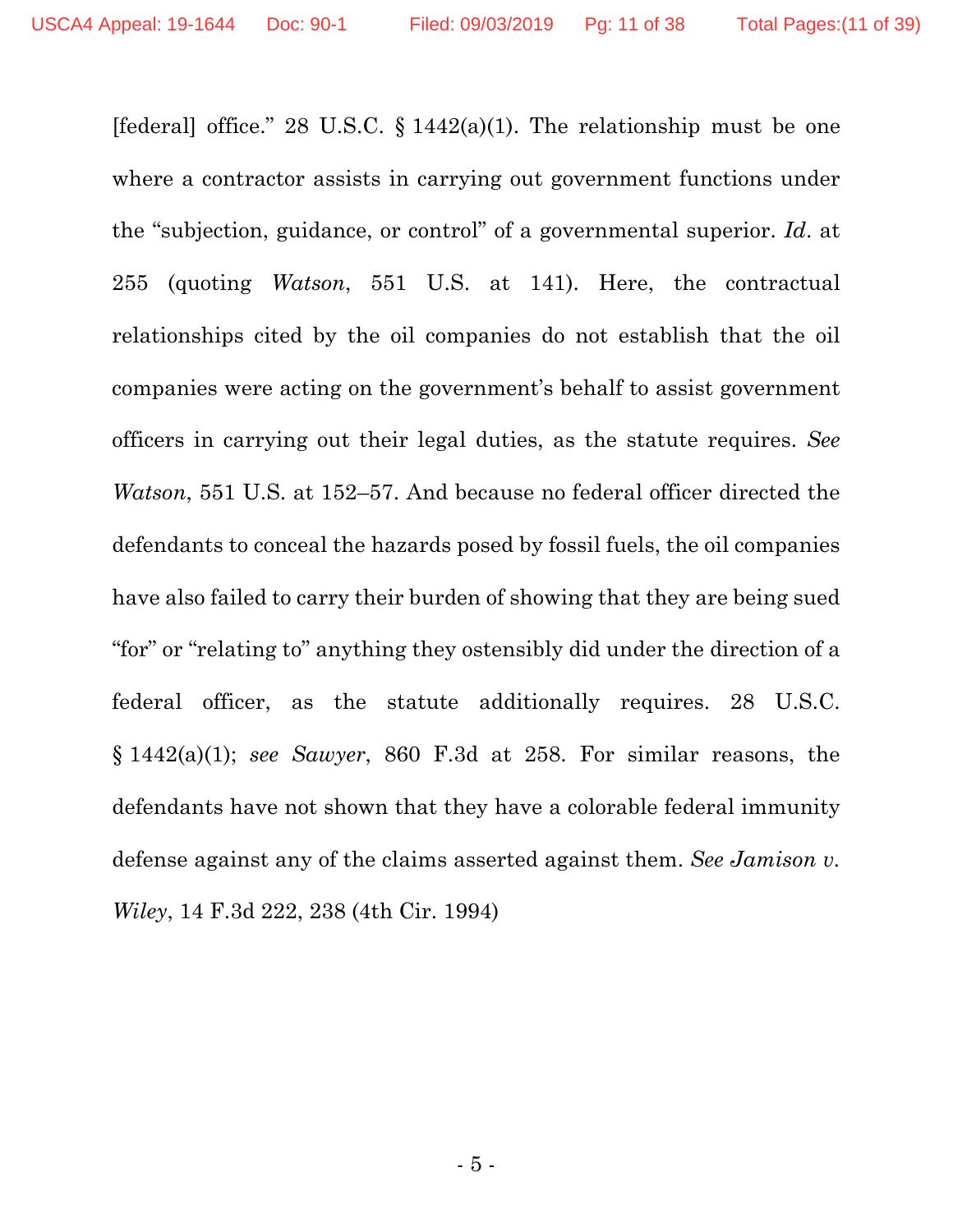### **ARGUMENT**

## **I. The federal officer removal statute's application is limited by its language, context, history, and purposes.**

Section  $1442(a)(1)$  provides:

(a) A civil action or criminal prosecution that is commenced in a State court and that is against or directed to any of the following may be removed by them to the district court of the United States for the district and division embracing the place wherein it is pending:

(1) The United States or any agency thereof or any officer (or any person acting under that officer) of the United States or of any agency thereof, in an official or individual capacity, for or relating to any act under color of such office or on account of any right, title or authority claimed under any Act of Congress for the apprehension or punishment of criminals or the collection of the revenue.

An ordinary English speaker and reader might be surprised to learn that oil companies sued for the way they have conducted their private enterprises, and in particular for concealing their knowledge of the climate impacts of their products while promoting expanded use of fossil fuels, would claim to fall within the scope of the statute. An understanding of the statute's history and application by the Supreme Court would strongly reinforce that reaction.

The earliest predecessor of section 1442(a)(1) was enacted during the War of 1812 to provide for removal of cases brought against federal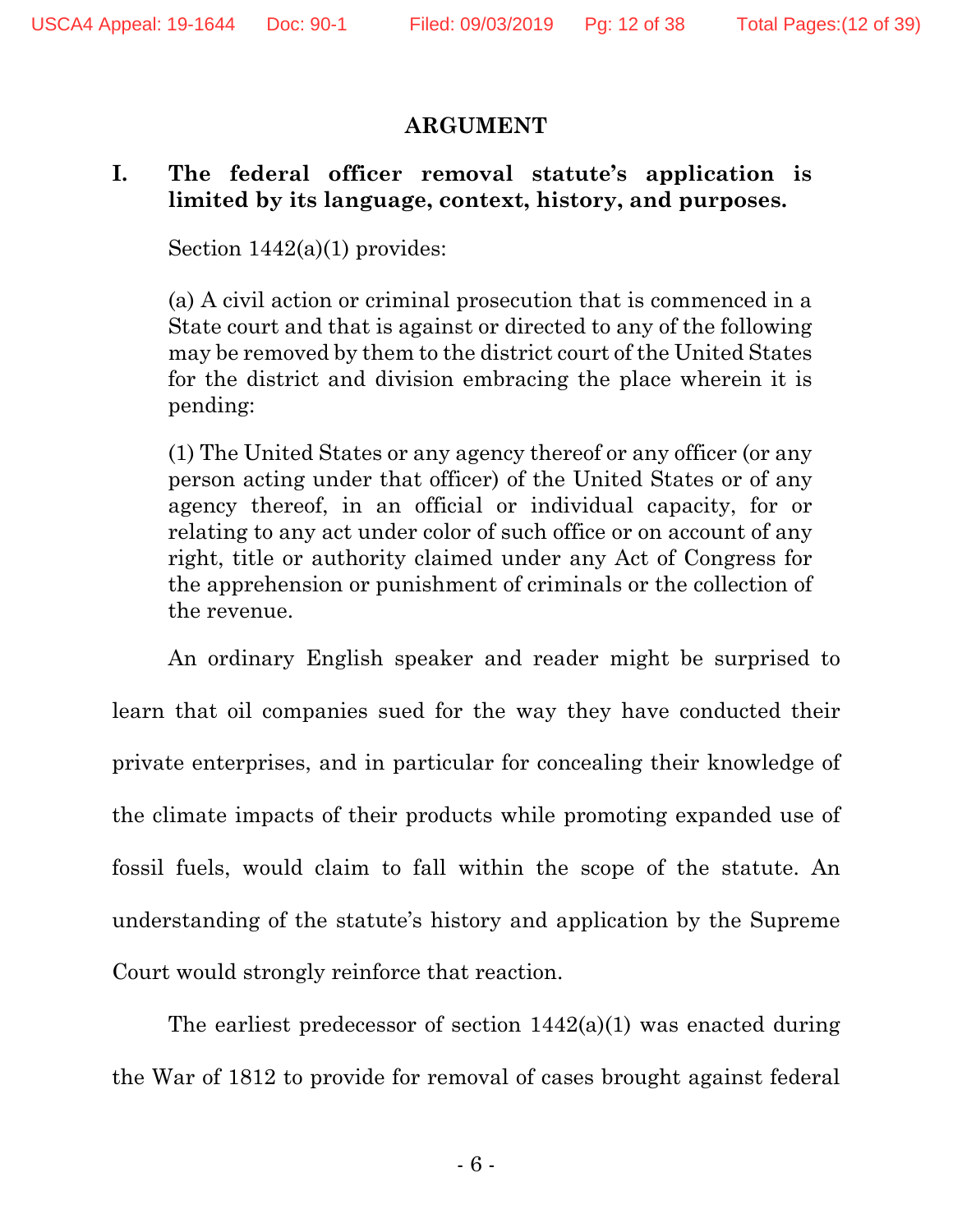customs officers, and those assisting them in performing their duties, because of widespread efforts of state-court claimants to interfere with the execution of unpopular trade restrictions. *See Watson*, 551 U.S. at 148. In statutes enacted in 1833 and 1866, Congress extended removal rights to include revenue officers and persons acting under their authority. *See id*. Again, Congress acted out of concerns about state court interference with the performance of the often-unpopular duties of such officers, including the collection of tariffs and other taxes, *see id*., as well as the enforcement of liquor laws, which often met with local resistance. *See id*. at 149. Finally, in 1948, Congress extended removal to all federal officers acting under color of their office, as well as other persons who assisted in such actions under their direction. *See id*. at 148.

As the Court explained in *Watson*, animating all the variants of the statute has been the "'basic' purpose … [of] protect[ing] the Federal Government from the interference with its 'operations' that would ensue were a State able, for example, to 'arres[t]' and bring 'to trial in a State cour[t] for an alleged offense against the law of the State,' 'officers and agents' of the Federal Government 'acting ... within the scope of their authority.'" *Id*. at 150 (quoting *Willingham v. Morgan*, 395 U.S. 402, 406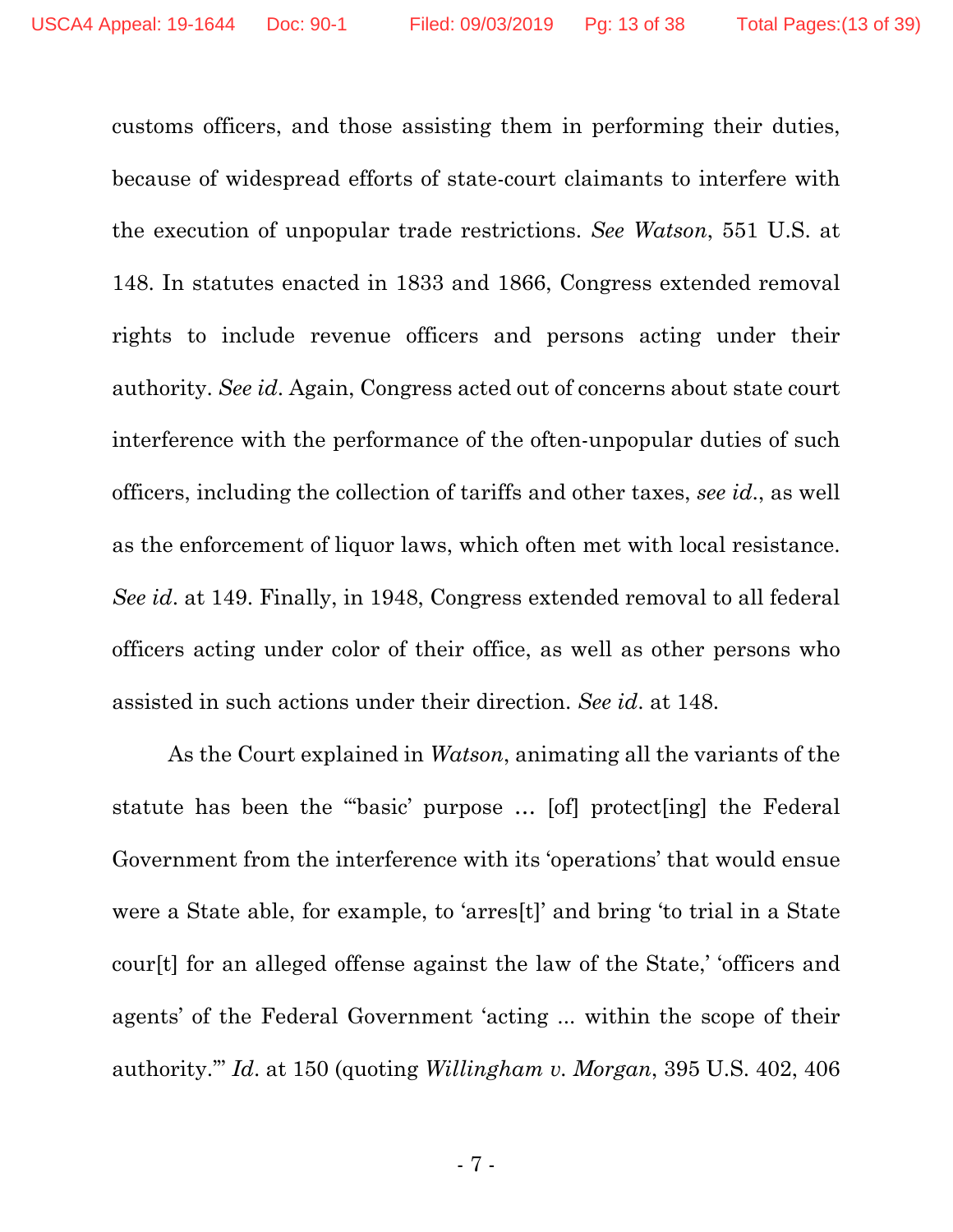(1969)). The statute serves as a check against "'local prejudice' against unpopular federal laws or federal officials," as well as against efforts by "States hostile to the Federal Government [to] … impede … federal revenue collection or the enforcement of other federal law." *Id*.

For example, in May 1878, federal internal revenue agent James Davis raided a moonshine still in the hills near Tracy City, Tennessee. Before he and his companion could destroy the still, seven armed men attacked them. Returning fire, Davis killed one of his assailants, wounded another, and captured a third, but he was forced to retreat without destroying the still. According to a contemporary newspaper account, the raid caused "intense excitement" in the neighborhood.3 A local grand jury indicted Davis for murder. With the support of the Attorney General of the United States, Davis invoked the predecessor to 28 U.S.C. § 1442(a)(1) and removed the case to federal court on the ground that he had acted in the discharge of his duties as a federal officer and was immune from state prosecution. In *Tennessee v. Davis*, 100 U.S. 257 (1880), the Supreme Court affirmed the removal, holding that

<sup>3</sup> www.tngenweb.org/monroe/news3.txt (reproducing newspaper report dated May 29, 1878).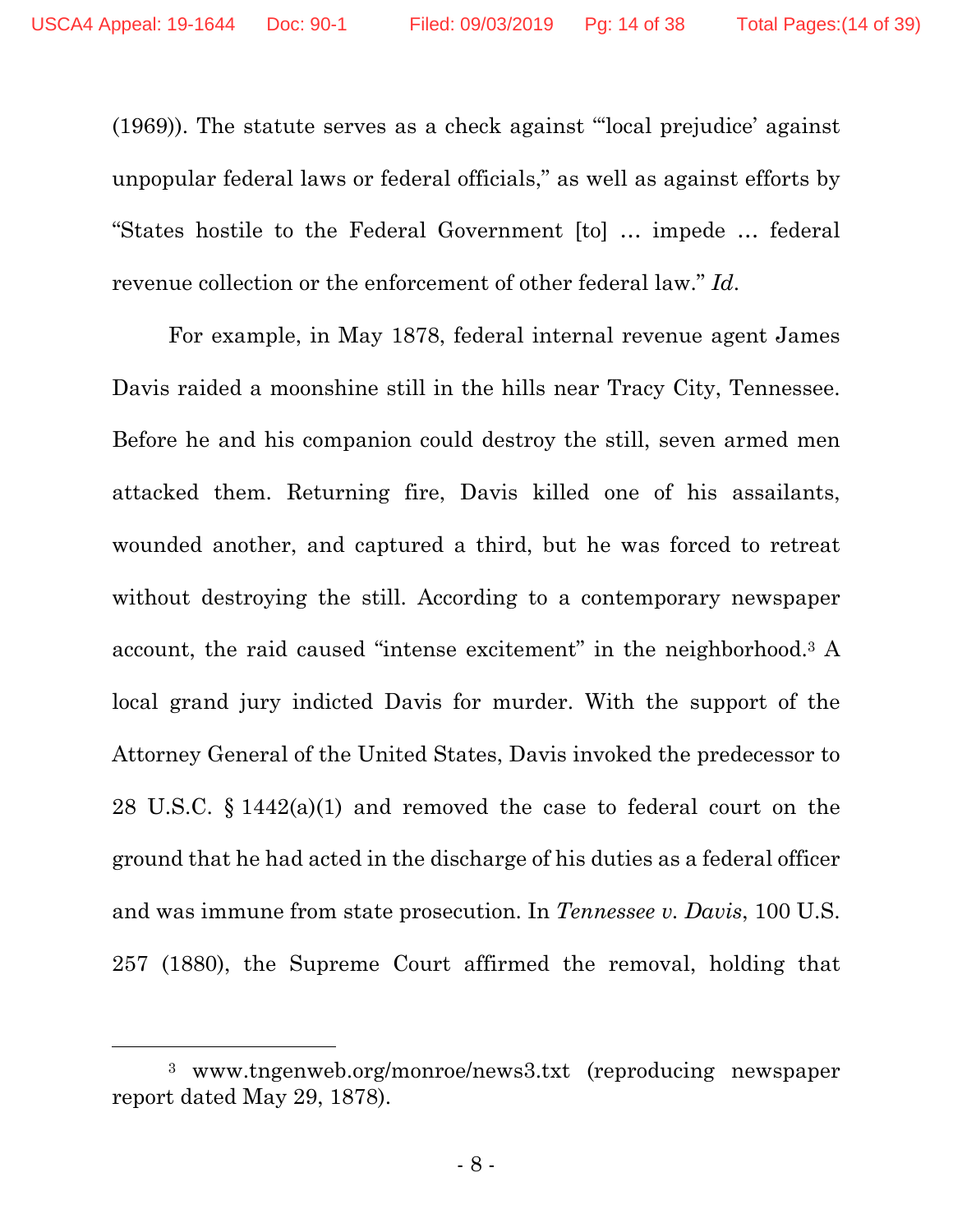because the federal government "can act only through its officers and agents," the ability to remove state-court actions brought against federal officers and agents for actions within the scope of their duties was essential to the vindication of federal authority. *Id.* at 263.

The Supreme Court has repeatedly pointed to *Davis* as exemplifying the core purposes of  $\S 1442(a)(1)$ 's authorization for removal of cases by federal officers and persons acting under them who are sued in state court for the performance of official acts. *See*, *e.g.*, *Mesa v. California*, 489 U.S. 121, 126–27 (1989); *Arizona v. Manypenny*, 451 U.S. 232, 241 n.16 (1981); *Willingham*, 395 U.S. at 406. Those purposes, however, are subject to a significant limitation: The statute permits removal only when federal officers or persons assisting them in carrying out federal law have "a colorable defense arising out of their duty to enforce federal law." *Willingham*, 395 U.S. at 406–07; *see also Mesa*, 489 U.S. at 129.

Thus, the principal way in which the statute serves the policies underlying it is by "assuring that an impartial setting is provided in which the federal defense of immunity can be considered during prosecution under state law." *Manypenny*, 451 U.S. at 243. Only where

- 9 -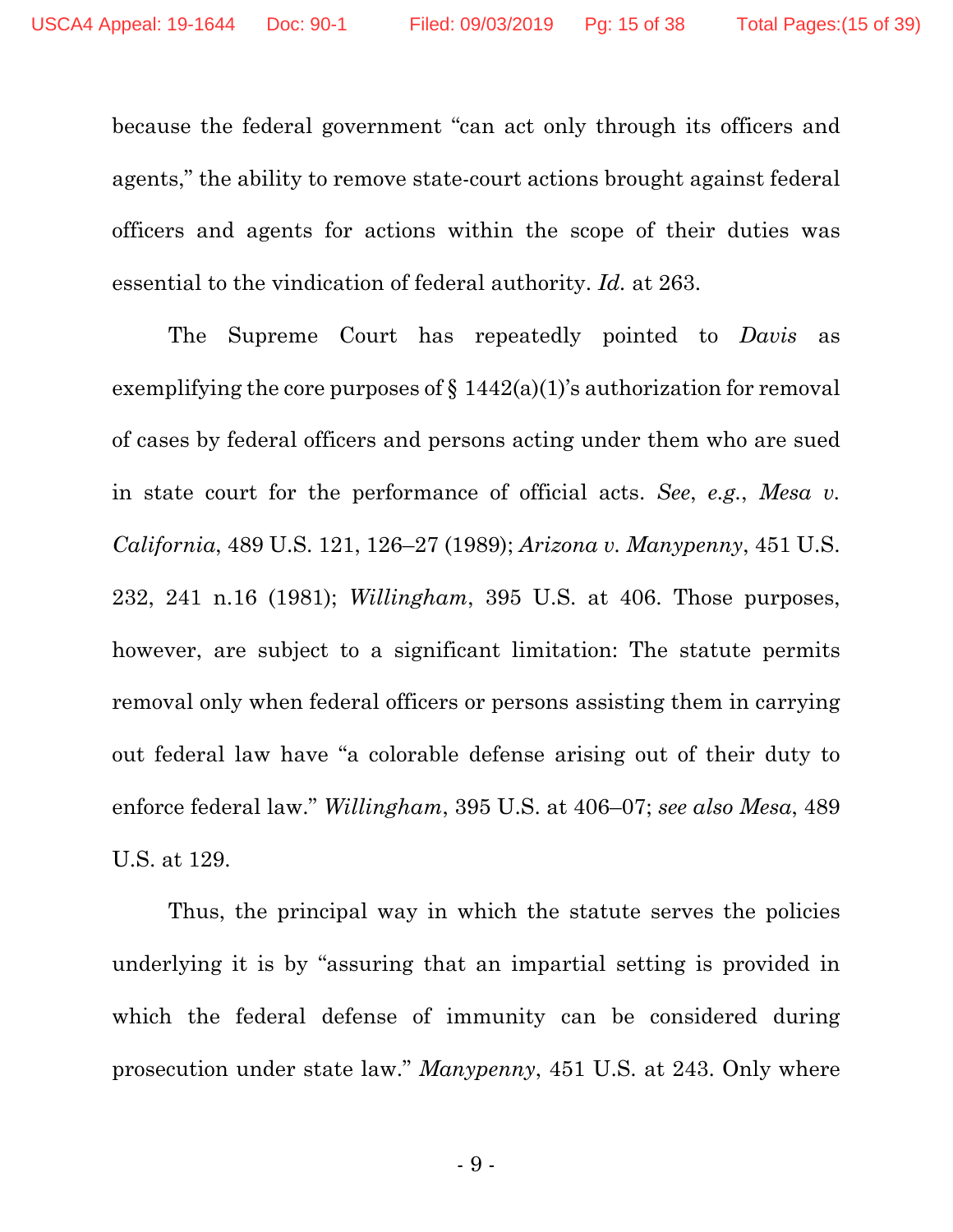such a federal defense is available does the statute also serve to "permit a trial upon the merits of … state-law question[s] free from local interests or prejudice." *Id*. at 242. For this reason, the statute expressly limits removal to circumstances where the defendant is sued in relation to the performance of official duties—"act[s] under color of … office." 28 U.S.C. § 1442(a)(1); *Mesa*, 489 U.S. at 134–35. An action removed under the statute must relate to "acts done by the defendant as a federal officer under color of his office." *Maryland v. Soper (No. 1)*, 270 U.S. 9, 33 (1926) (holding removal improper in a murder prosecution where the federal defendants did not explain how the victim's death was connected to performance of their duties).

Within the limits imposed by the statute's language and purposes, the Supreme Court has stated that section  $1442(a)(1)$  must be "liberally" construed," *Colorado v. Symes*, 286 U.S. 510, 517 (1932), so that the policies it is intended to serve are not "frustrated by a narrow, grudging interpretation," *Manypenny*, 451 U.S. at 242. At the same time, however, the Court has recognized that the statute's "broad language is not limitless," and that "a liberal construction nonetheless can find limits in a text's language, context, history, and purposes." *Watson*, 551 U.S. at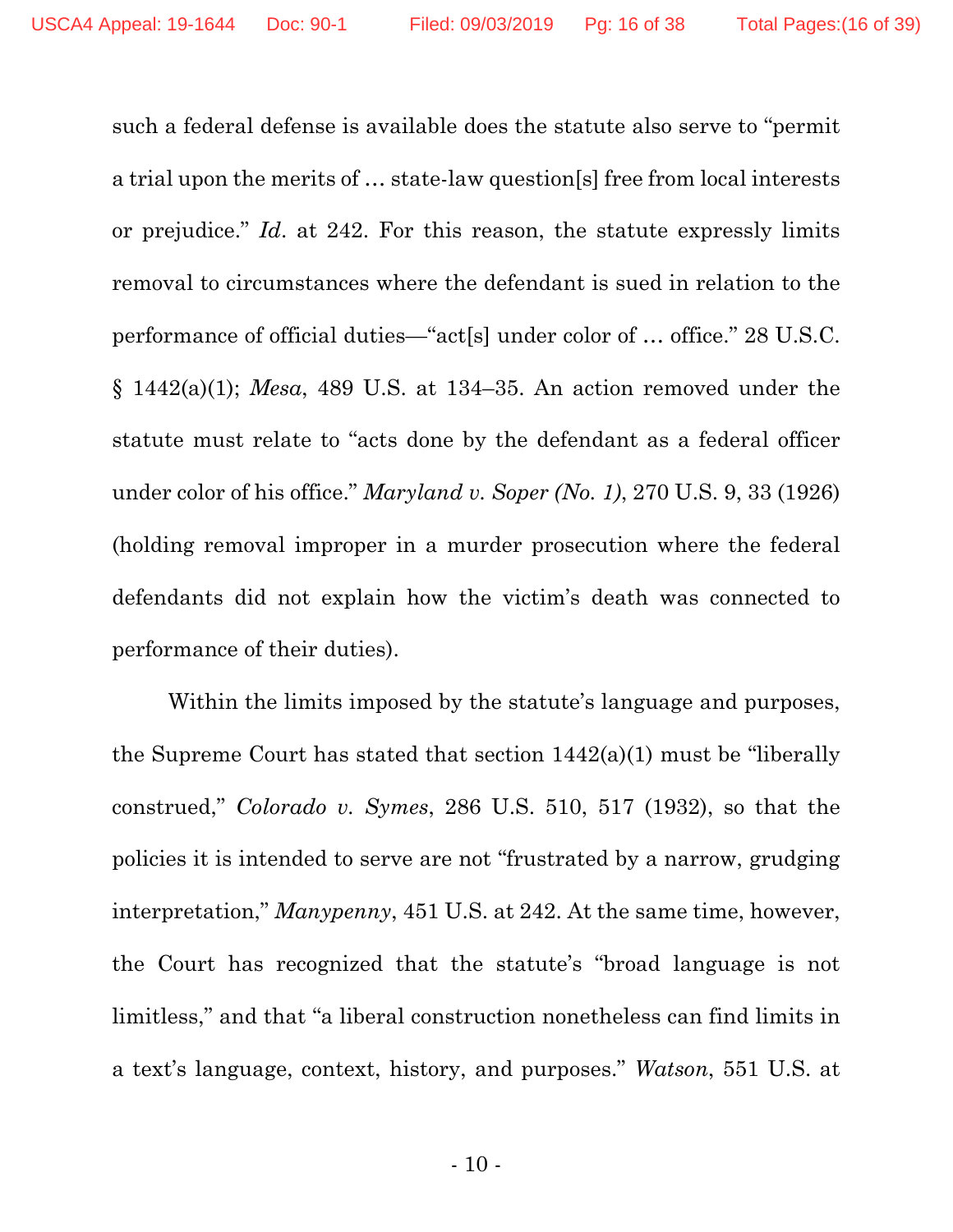147. When, as in *Watson*, the Supreme Court has faced attempts to stretch the statute beyond its intent, the Court has declined to construe it expansively. *See Int'l Primate Prot. League v. Adm'rs of Tulane Educ. Fund*, 500 U.S. 72 (1991); *Mesa*, 489 U.S. at 139. As the Court stated in *Mesa*, respect for state courts dictates that the "language of § 1442(a) cannot be broadened" beyond its "fair construction." *Id*. at 139 (quoting *Maryland v. Soper (No. 2)*, 270 U.S. 36, 43–44 (1926)). Section 1442(a)(1) removal remains "an 'exceptional procedure' which wrests from state courts the power to try" cases under their own laws, and, therefore, "the requirements of the showing necessary for removal are strict." *Screws v. United States*, 325 U.S. 91, 111–12 (1945) (opinion of Douglas, J.) (citing *Soper (No. 2)*, 270 U.S. at 42).

The extension of section  $1442(a)(1)$  to "person[s] acting under" officers of the United States supports the statute's predominant concern: protecting vulnerable individual officers and employees of the federal government against prosecution or suit in state courts for the performance of their official duties. The primary function of that language is to include federal employees who fall outside the definition of "officers of the United States"—a term of art referring to federal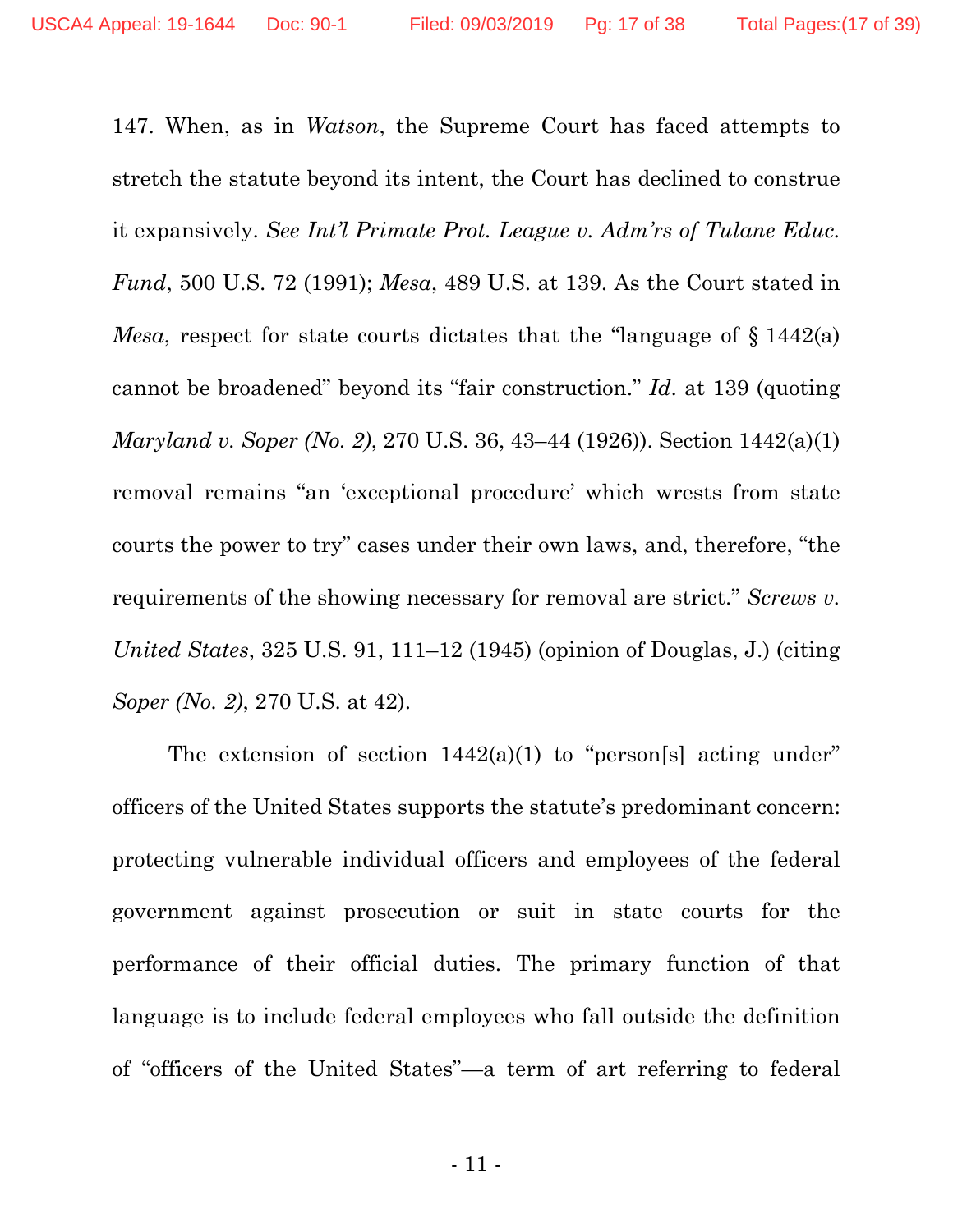officers who exercise significant authority. *See Primate Prot.*, 500 U.S. at 81 (discussing limited meaning of the term "officers of the United States"). Thus, including persons "acting under" officers was essential to achieve the statutory purpose of "apply[ing] to all officers and employees of the United States and any agency thereof." H.R. Rep. No. 80-308, at A134 (1947) (quoted in *Primate Prot.*, 500 U.S. at 84). As the Supreme Court has recognized, the term "person" also extends to a private person who "acts as an assistant to a federal official in helping that official to enforce federal law." *Watson*, 551 U.S. at 151. The paradigmatic case for application of the statute to such a person was *Soper (No. 1)*, where the Court pointed out that a private individual hired to drive and assist federal revenue officers in busting up a still "had 'the same right to the benefit of' the removal provision as did the federal agents." *Watson*, 551 U.S. at 150 (quoting *Soper (No. 1)*, 270 U.S. at 30).

By contrast, the vast majority of persons and entities in this country who, in going about their daily business, obey directions from federal officers do not qualify. *See id*. at 152–53. Only persons who are "authorized to act with or for [federal officers or agents] in affirmatively executing duties under … federal law," *id*. at 151 (brackets by the Court;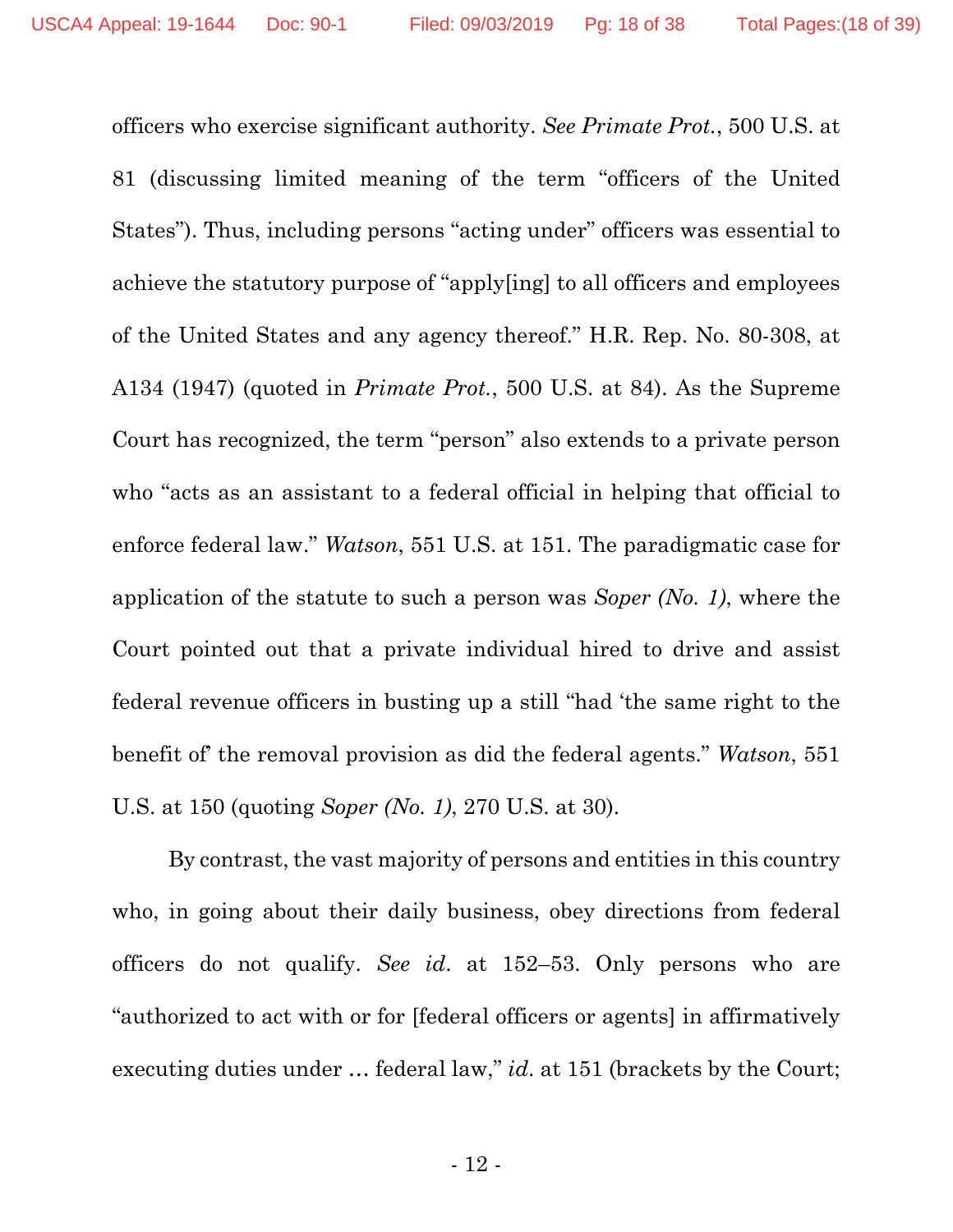citation omitted), and whose conduct "involve[s] an effort to *assist*, or to help *carry out*, the duties and tasks of the federal superior," *id*. at 152, fall within the language and purposes of the statute.

**II. The defendants have not demonstrated that they acted under a federal officer in carrying out actions under color of a federal office, that there is a connection between the claims in this lawsuit and any such actions, or that they have a colorable federal immunity defense to the claims.** 

This Court has stated that "a private defendant, such as a government contractor, who seeks to remove a case under  $\S 1442(a)(1)$ , must show: (1) that it 'act[ed] under' a federal officer …; (2) that it has 'a colorable federal defense'…; and (3) that the charged conduct was carried out for on in relation to the asserted official authority …." *Sawyer*, 860 F.3d at 254 (citations omitted). The first and third parts of the test, which are principally at issue in this case, reflect the statutory language permitting removal only by a person "acting under" a federal officer in performing some "act under color of [federal] office," and only when there is a sufficient relationship between the performance of that official action and the plaintiffs' claims—that is, in the statute's words, when the action or prosecution is one "for or relating to" an official act. 28 U.S.C.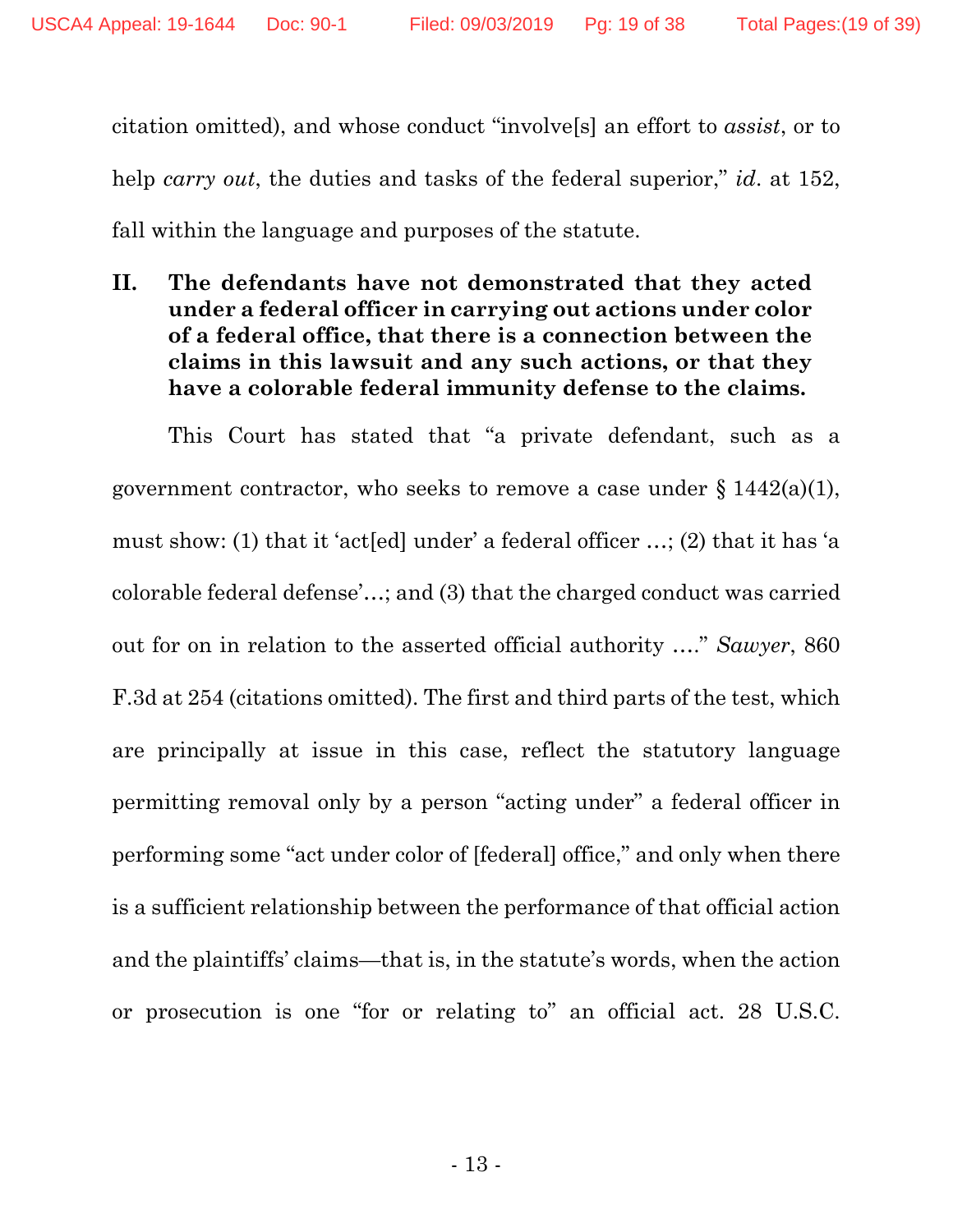$§$  1442(a)(1).<sup>4</sup> The second requirement not only reflects the statute's purpose of allowing the validity of federal immunity defenses to be determined in federal court, *see Jamison*, 14 F.3d at 238, but also serves to conform the statute to Article III limits on jurisdiction over cases "arising under" federal law, s*ee Mesa*, 489 U.S. at 136–37.

In cases satisfying these requirements,  $\S 1442(a)(1)$  both allows removal and creates a basis for federal jurisdiction over cases that would otherwise fall outside the original jurisdiction of the federal courts: It is "a pure jurisdictional statute, seeking to do nothing more than grant district court jurisdiction over cases in which a federal officer is a defendant." *Id*. at 136. The normal principles that "the party asserting federal jurisdiction when it is challenged has the burden of establishing it," *DaimlerChrysler Corp. v. Cuno*, 547 U.S. 332, 342 n.3 (2006), and that "[t]he burden of establishing federal jurisdiction is placed upon the party

<sup>4</sup> Section 1442(a)(1) also requires that the removing defendant be a "person." This Court has, without discussion of the question, applied the statute to removal by limited liability companies, apparently on the view that they are artificial persons. *See Sawyer*, 860 F.3d at 252. Other courts of appeals have expressly held that a corporation is a person within the meaning of the statute. *See Goncalves by & Through Goncalves v. Rady Children's Hosp. San Diego*, 865 F.3d 1237, 1244 (9th Cir. 2017). This brief does not address whether the oil companies are "persons" under  $§ 1442(a)(2).$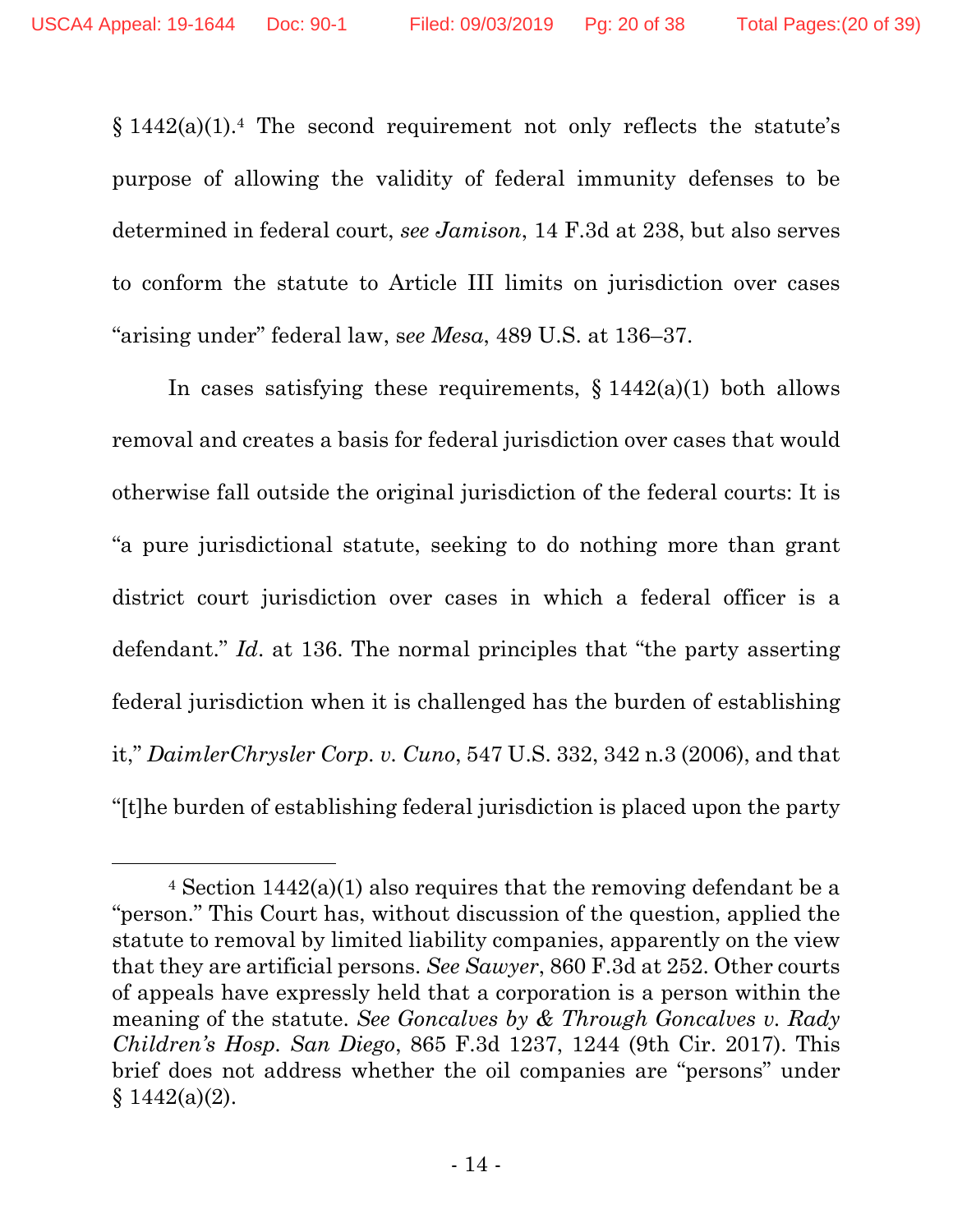seeking removal," *Mulcahey v. Columbia Organic Chems. Co.*, 29 F.3d 148, 151 (4th Cir. 1994), are thus fully applicable to federal officer removal cases. *See*, *e.g.*, *Bartel v. Alcoa S.S. Co.*, 805 F.3d 169, 172 (5th Cir. 2015); *Cabalce v. Thomas E. Blanchard & Assocs., Inc.*, 797 F.3d 720, 728 (9th Cir. 2015); *L-3 Comm'c'ns Corp. v. Serco Inc.*, 39 F. Supp. 3d 740, 745 (E.D. Va. 2014). Here, the oil companies have failed to carry the burden of demonstrating that they are being sued for or in relation to anything they did while acting under federal officers in carrying out federal law, or that they have a colorable federal defense based on their claimed duties under federal law.

## **A. The contractual relationships that the defendants cite do not bring them within the federal officer removal statute.**

The defendants' claims to have been acting under federal officers in performing acts under color of federal office rest entirely on three contractual relationships briefly discussed by the oil companies in a three-page section of their brief. Appts. Br. 40–43.5 The commercial

<sup>&</sup>lt;sup>5</sup> The companies have, under this Court's precedents, waived reliance on any other contractual relationships not asserted in their opening brief or on aspects of the contracts mentioned that are not explained in the opening brief. *See Abdul-Mumit v. Alexandria Hyundai, LLC*, 896 F.3d 278, 290 (4th Cir. 2018).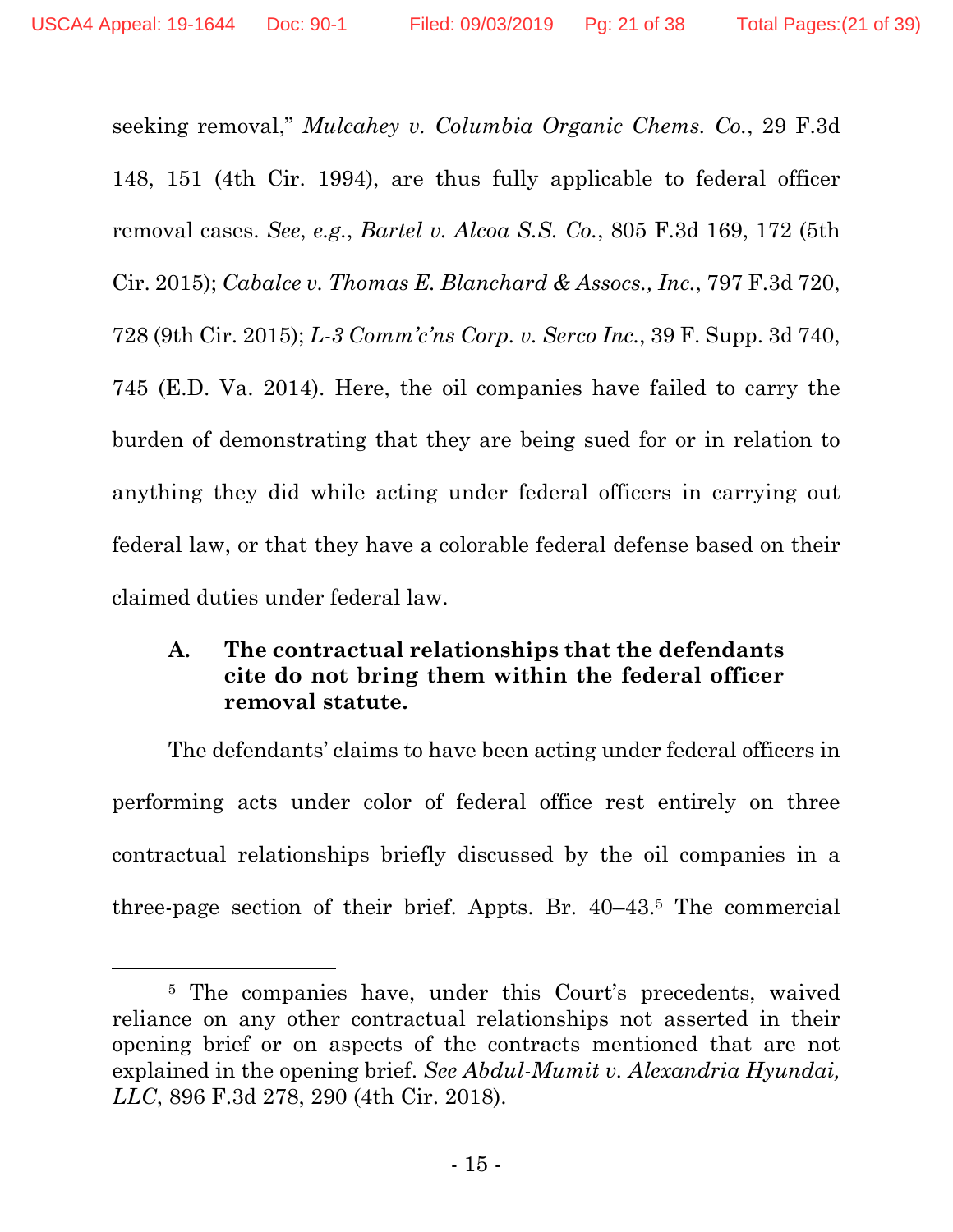relationships they describe do not involve actions under federal officers, or under color of federal office, within the meaning of the statute.

In *Watson*, the Supreme Court reserved the question whether a contractual relationship between a private company and the federal government could ever serve as a basis for removal under section  $1442(a)(1)$ . The Court noted, however, that some lower courts had "held" that Government contractors fall within the terms of the federal officer removal statute, at least when the relationship between the contractor and the Government is an unusually close one involving detailed regulation, monitoring, or supervision." 551 U.S. at 153. The Court noted that such results were "at least arguably" justifiable where contractors were assisting in performing governmental functions, *id*. at 154, but declined to determine "whether and when particular circumstances may enable private contractors to invoke the statute," *id*.

This Court subsequently determined that a private contractor could remove under section  $1442(a)(1)$  where the nature of the relationship established by the contract satisfied the criteria laid out in *Watson* to distinguish circumstances in which a private person acts under a federal officer in performing actions under color of federal office from those in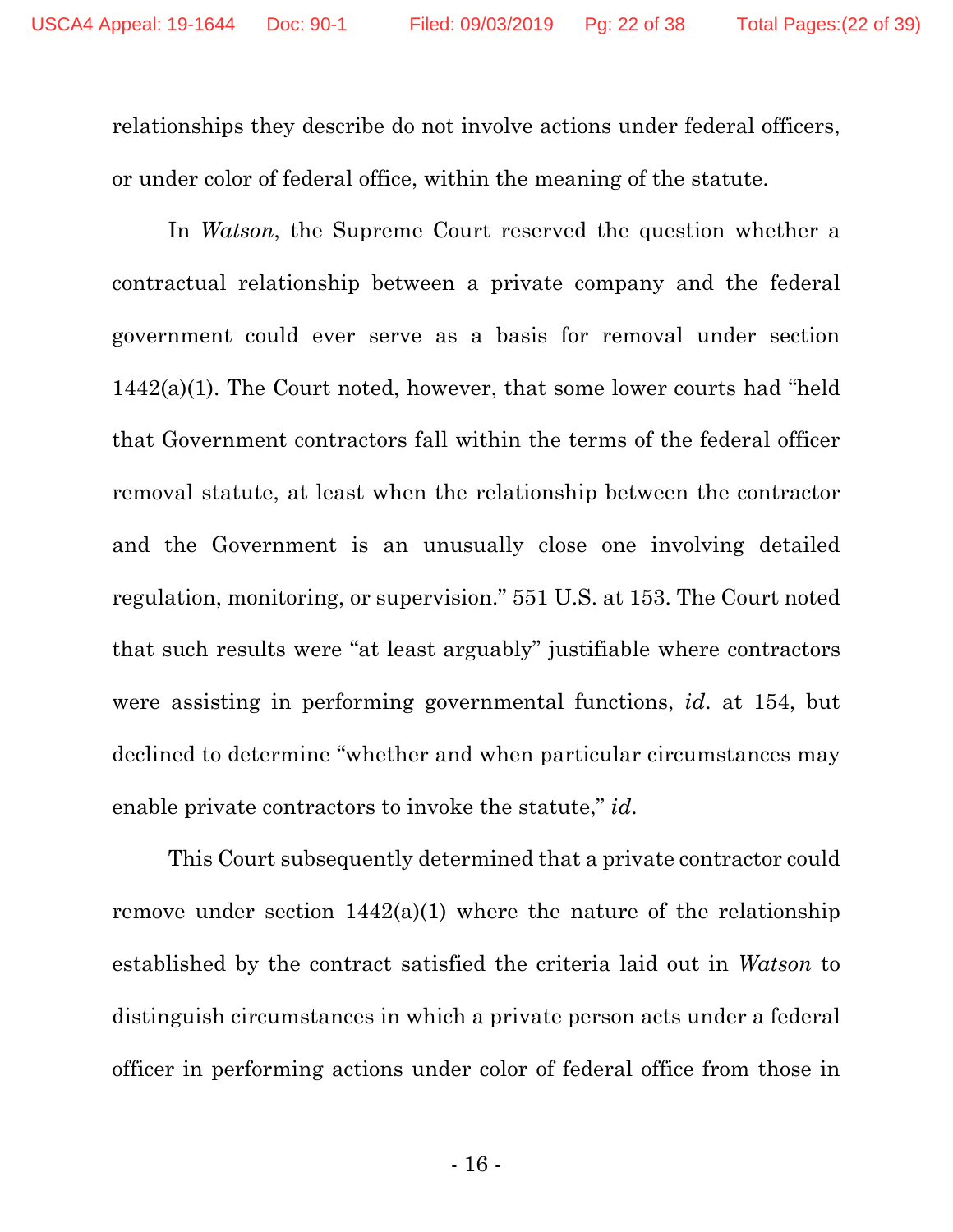which it does not. *See Sawyer*, 860 F.3d at 255. Specifically, a government contractor can be found to act under a federal officer "where the government exerts some 'subjection, guidance, or control,' … and where the private entity engages in 'an effort to assist, or to help carry out, the duties or tasks of the federal superior.'" *Id*. at 255 (quoting *Watson*, 551 U.S. at 151, 152). Applying these principles, this Court held that a defense contractor acted under federal officers when it manufactured boilers for Navy ships to meet "highly detailed ship specifications and military specifications," *id*. at 253, and when the warnings that it provided concerning potential hazards associated with the boilers were likewise "dictated or approved" by the government, *id*. at 256.6

Likewise, the Ninth Circuit has held that private contractors that assist or carry out duties of a federal superior, and are under the subjection, guidance or control of a federal officer in doing so, act under a federal officer for purposes of § 1442(a)(1). *Goncalves*, 865 F.3d at 1245.

<sup>6</sup> Earlier, in *Ripley v. Foster Wheeler LLC*, 841 F.3d 207 (4th Cir. 2016), this Court had held removal under  $\S 1442(a)(1)$  was potentially available to defense contractor that manufactured and labeled equipment pursuant to military specifications, and remanded to a district court to determine whether the contractor had "presented sufficient proof to warrant removal pursuant to § 1442." *Id*. at 211.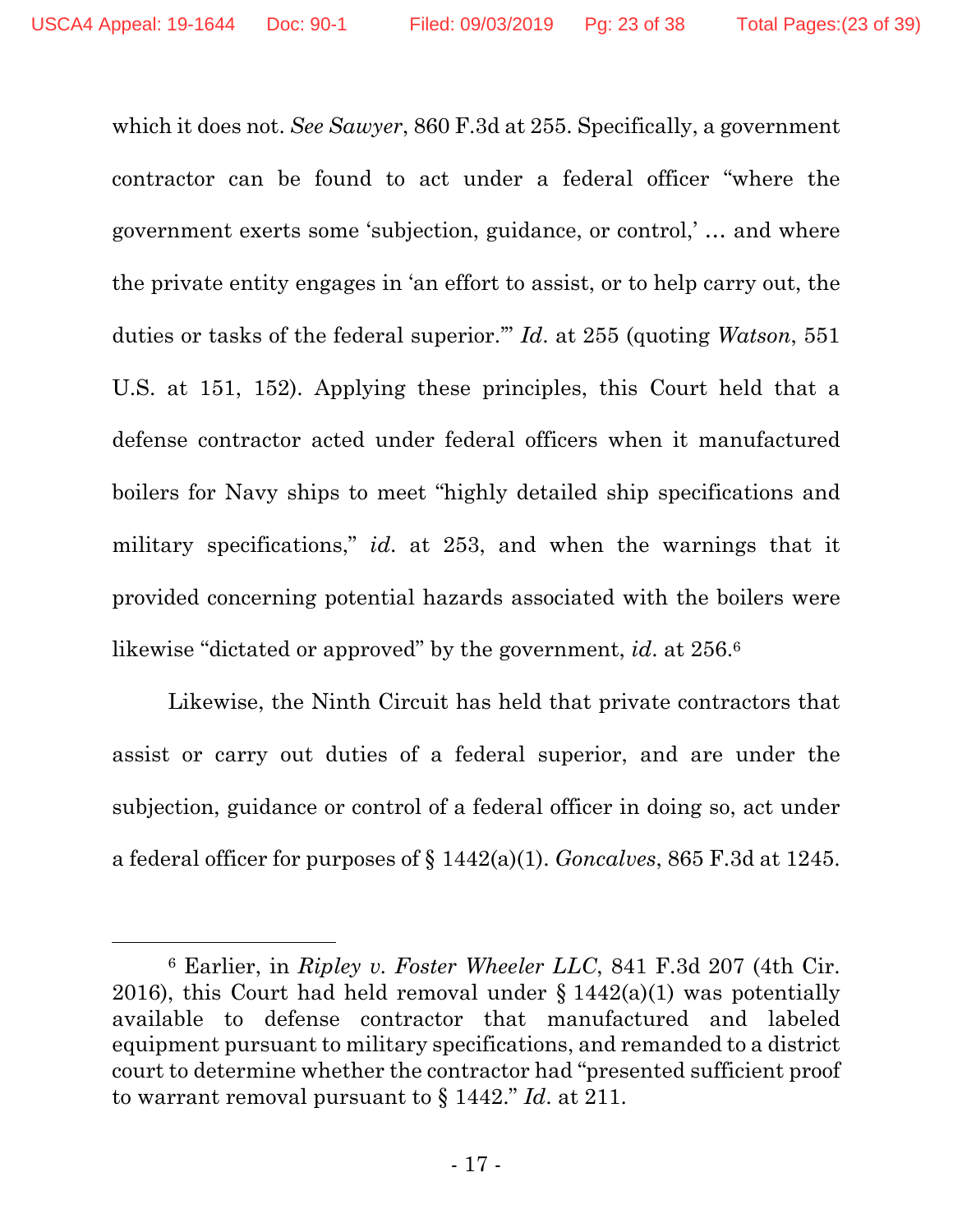Thus, that court held in *Goncalves* that nongovernmental entities that administered federal health insurance plans and had been "delegated" authority by the government "to act 'on the Government agency's behalf'" in pursuing subrogation claims were entitled to remove under section 1442(a)(1) when they were sued for such actions. *Id*. at 1247 (quoting *Watson*, 551 U.S. at 156).

By contrast, in the absence of circumstances indicating that a contractor is engaged to assist federal officers in performing official functions and is subject to their supervision or control, a federal contractor does not act under a federal officer. Thus, in *Cabalce*, the Ninth Circuit held that a company that contracted with the federal government to dispose of fireworks was not entitled to remove an action against it under  $§ 1442(a)(1)$ , where it failed to show that it was sufficiently under "subjection, guidance, or control" of a federal officer in implementing the contract, 797 F.3d at 728, and where the contract made clear that the contractor was an independent actor rather than acting as an agent of the government, *see id*. at 728–29. As a result, the company's actions "were not acts of a government agency or official." *Id*. at 729.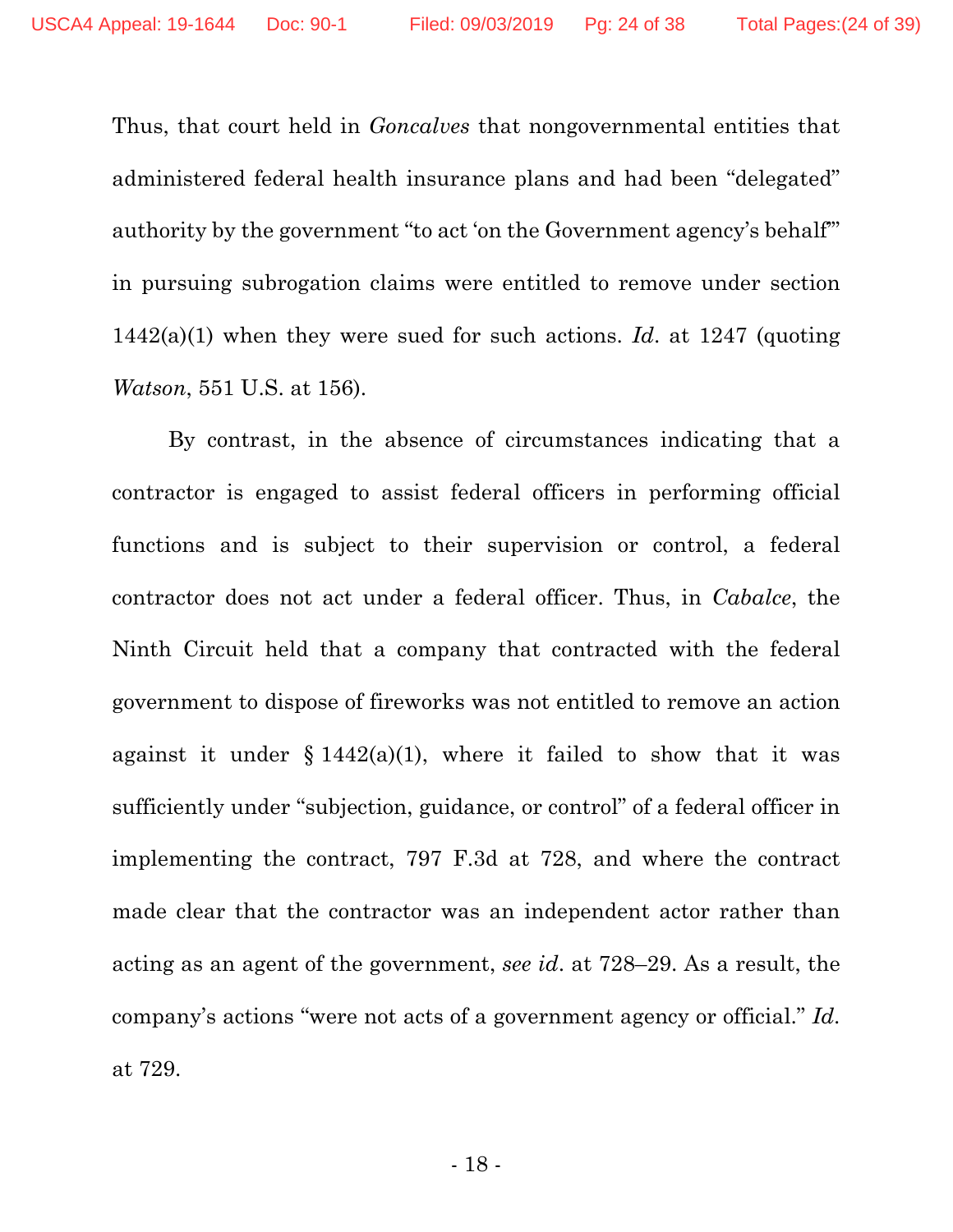Similarly, a district court in this Circuit held that a government contractor was not "acting under" federal officers in its dealings with subcontractors where federal officials exerted no control over its management of subcontractors. *L-3 Communications*, 39 F. Supp. 3d at 750. As the court explained, a contractor does not act under a federal officer merely because it is engaging in commercial activity under the "general auspices" of a federal contract in the absence of control over the contractor's activity by a federal officer. *Id*. Not every federal contract, or every action taken by a company that has such a contract, transforms the contractor into a person "acting under" a federal officer.

The contracts on which the oil companies rely here do not establish the kind of relationship that supports characterizing the companies' selfinterested business activities as acts on behalf of the government at the direction of federal officers. Any obligations imposed on the companies by the contracts were limitations on their essentially private conduct, more akin to the regulatory limitations that *Watson* held insufficient to justify invocation of section 1442(a)(1) than to the delegation of authority to act "on the Government agency's behalf" that was lacking in *Watson*. 551 U.S. at 156. None of the three sets of contracts on which the companies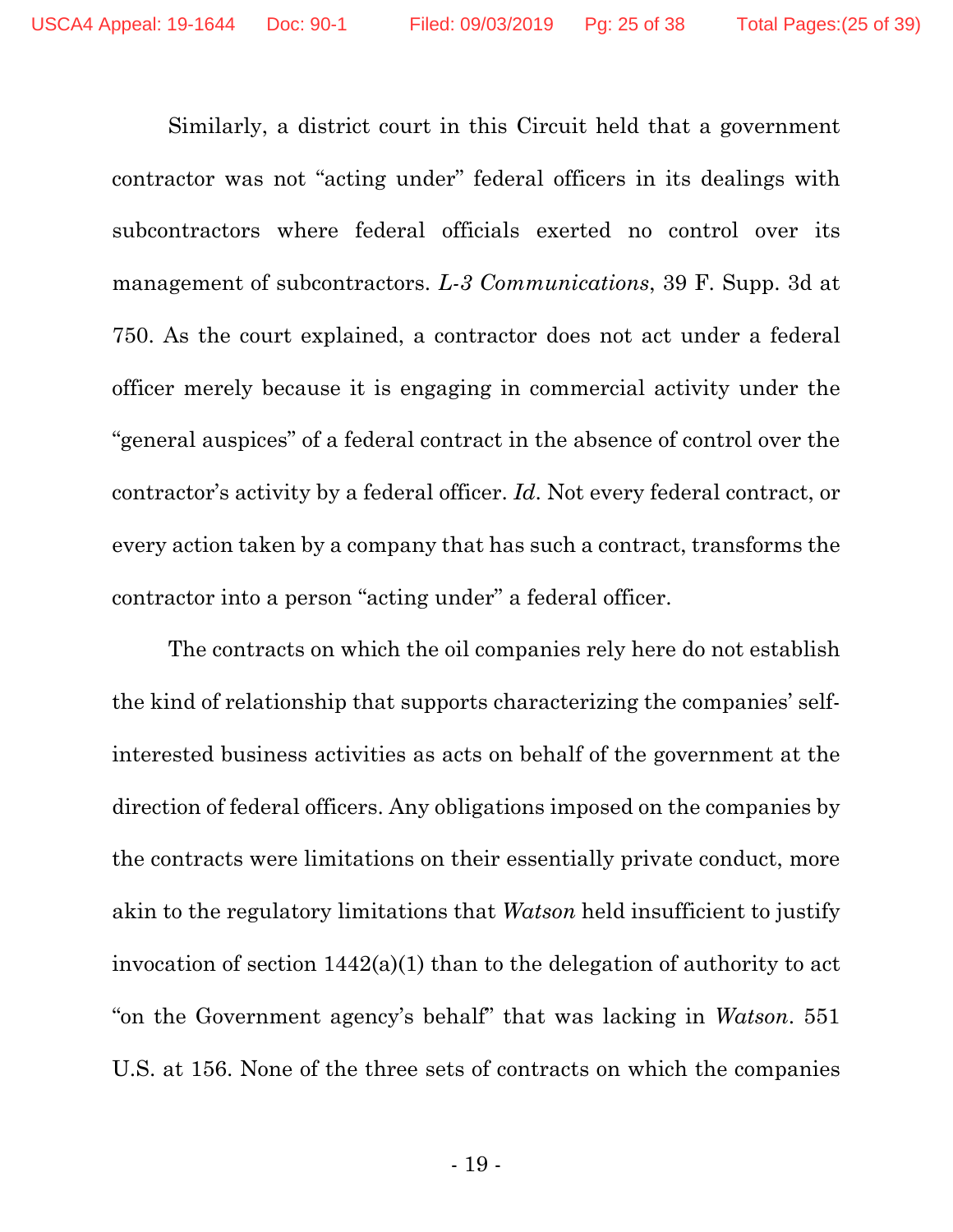rely supports the counterintuitive conclusion that the companies, in producing and selling fossil fuel products—and promoting them to the public while allegedly concealing knowledge of their damaging effects on the global climate—were helping to perform governmental tasks under color of federal authority.

Specifically:

 The Elk Hills Naval Petroleum Reserve contract between Standard Oil Company of California and the United States Navy allocated rights in oil fields within the reserve between Standard Oil and the government, and required Standard Oil to *curtail* its own production to protect the interests of the government. *See United States v. Standard Oil Co. of Calif.*, 545 F.2d 624, 628 (9th Cir. 1976). The agreement recognized the distinct interests of the government and the company and created mechanisms to balance the two. When Standard Oil chose to produce oil from the reserve for itself, it was not exercising delegated authority to act on "behalf" of the government, *see Watson*, 551 U.S. at 156; it was acting in its own interests.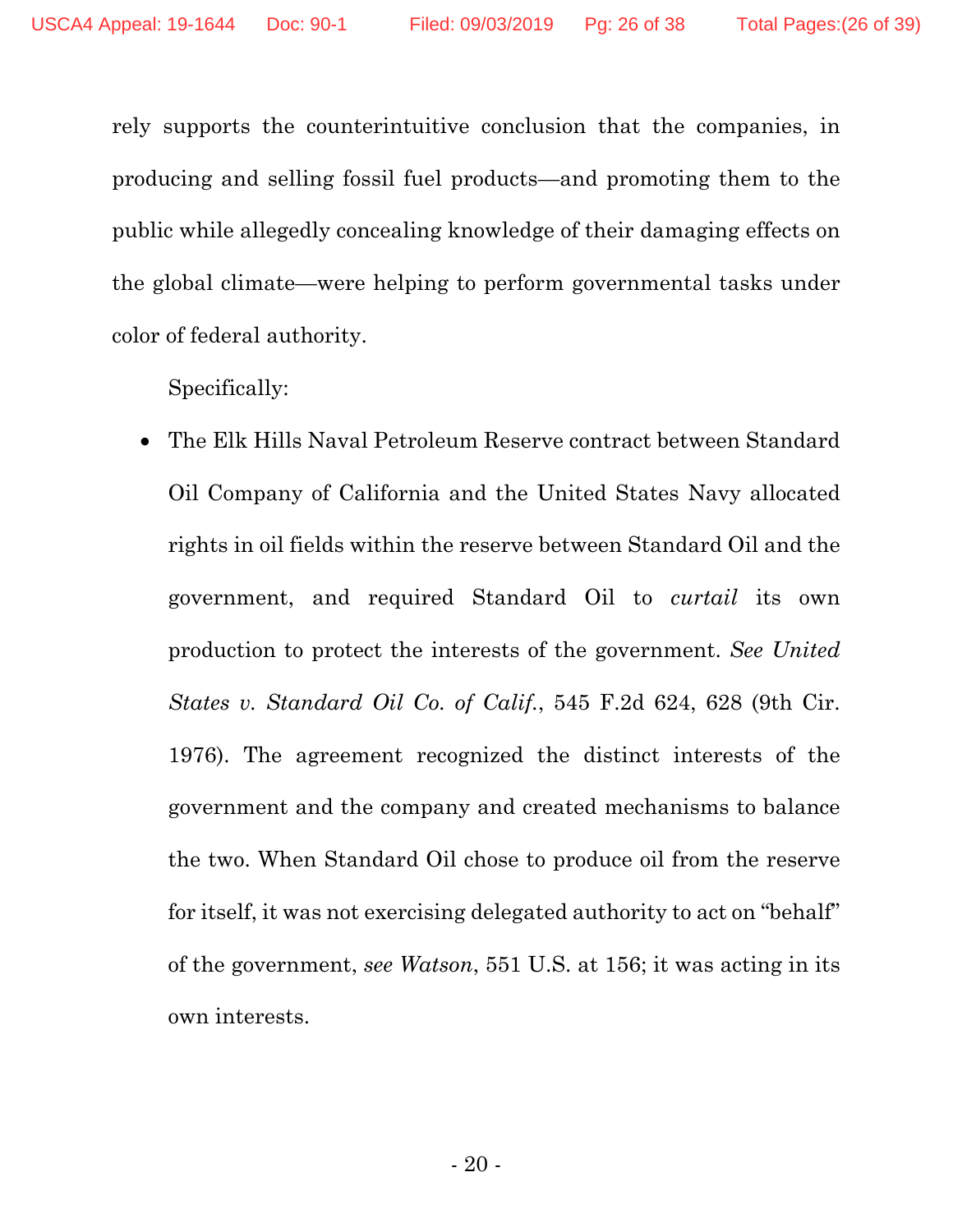The companies' oil and gas leases on the Outer Continental Shelf allow private actors to purchase leaseholds on federal property and extract resources from those leases for their own commercial uses, with payment of royalties to the government. The government's willingness to make public property available, for a price, to private interests who wish to use it for their own profitable purposes does not delegate to private persons authority to act on behalf of the government or otherwise transform them into public actors assisting government officers in "fulfill[ing] … basic governmental tasks." *Watson*, 551 U.S. at 153. That the companies, by entering into the leases, have chosen to subject themselves to detailed regulation of their activities on the leaseholds likewise cannot, under *Watson*'s reasoning, transform them into persons acting under federal officers. *See* 551 U.S. at 153. If the companies' contrary view were correct, any number of companies and individuals who have paid for the right to extract resources from federal lands subject to the terms established by the laws, regulations, and contracts governing their activities—timber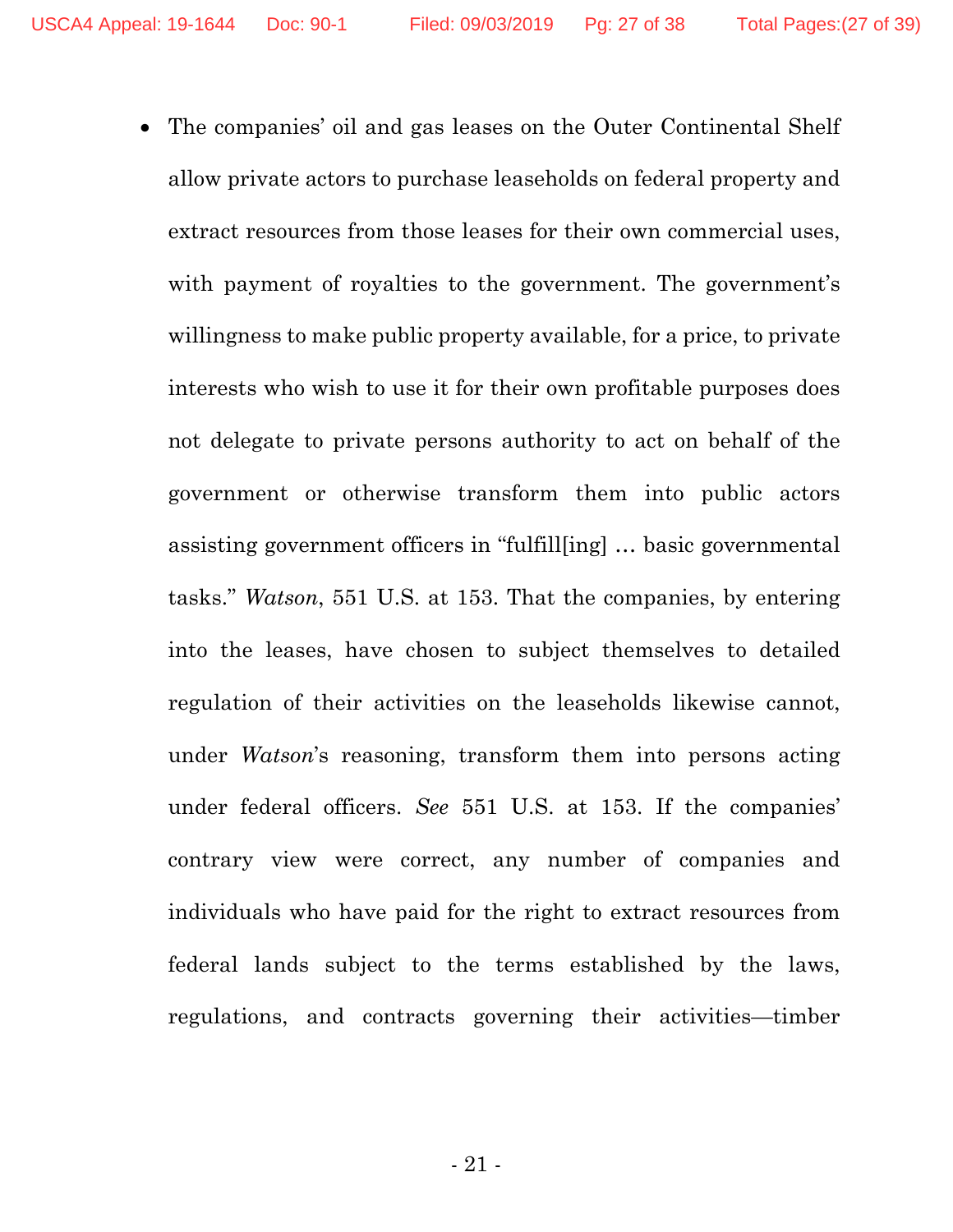companies, miners and prospectors, grazers—would likewise qualify for removal under section 1442(a)(1).

 Citgo's contracts to sell standardized commercial commodities gasoline and diesel—to NEXCOM, which operates retail stores on Navy bases, do not qualify it as a person acting under a federal officer in performing acts under color of office. Merely selling products to the government, and complying with the contract terms incidental to that sale, does not constitute assisting federal officers "in affirmatively executing duties under … federal law." *Watson*, 551 U.S. at 151 (citation omitted). Such standard, arms-length commercial transactions do not make one of the parties the agent of the other or establish the degree of "subjection, guidance, or control" required by section 1442(a)(1). *Sawyer*, 860 F.3d at 255; *see*, *e.g.*, *Cabalce*, 797 F.3d at 728–29. Government purchases of "offthe-shelf" products from a defendant thus do not show that the defendant's conduct "come[s] within the meaning of 'act[ed] under.'" *Washington v. Monsanto Co.*, 738 F. Appx. 554, 555 (9th Cir. 2018).

The companies' blanket assertion that "the Supreme Court has indicated that a private contractor 'acts under' the direction of a federal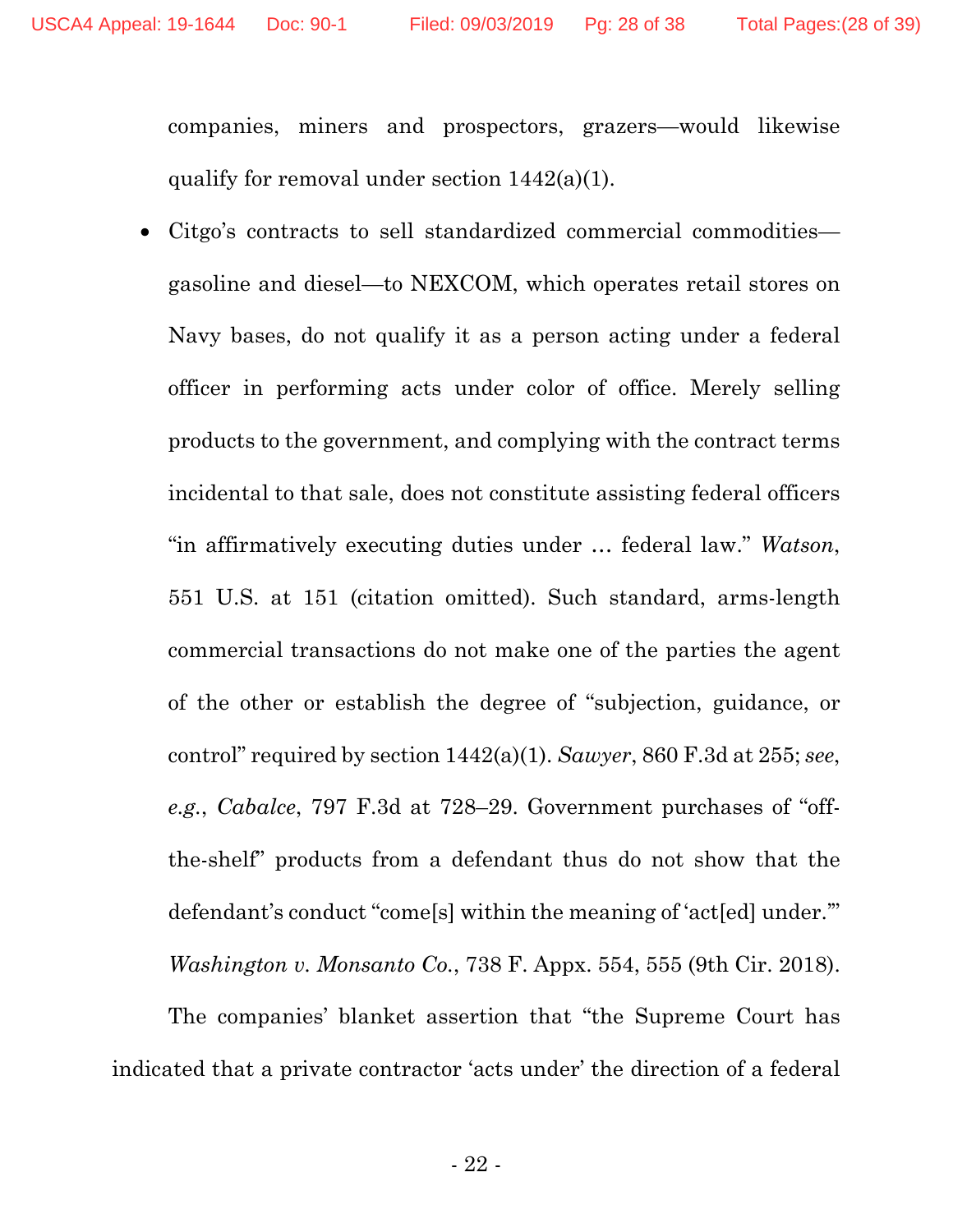officer when it 'helps the Government to produce an item that it needs' under federal 'subjection, guidance, or control,'" Appts. Br. 41 (quoting *Watson*, 551 U.S. at 151, 153), fails to justify their reliance on the contracts they invoke here. *Watson* by no means "indicates" that a private actor is permitted to qualify whenever it produces something the government needs. *Watson* in fact left the question of application of § 1442(a)(1) to contractors open, and it noted only that lower courts had held that contractors that "help[] officers fulfill other basic governmental tasks" (such as the conduct of a war) can qualify under the statute if their relationship involves "detailed regulation, monitoring, or supervision." 551 U.S. at 153. The contractual arrangements that the companies invoke here are not the kinds of contracts that *Watson* suggested might suffice and are not similar to the one that this Court addressed in *Sawyer*, involving detailed specifications and oversight for the production of war materiel.

## **B. The defendants have not shown the requisite connection between this action and the acts they claim were taken under the direction of federal officers.**

Removal under section  $1442(a)(1)$  requires that a defendant show both that it did something that constituted an act under a federal officer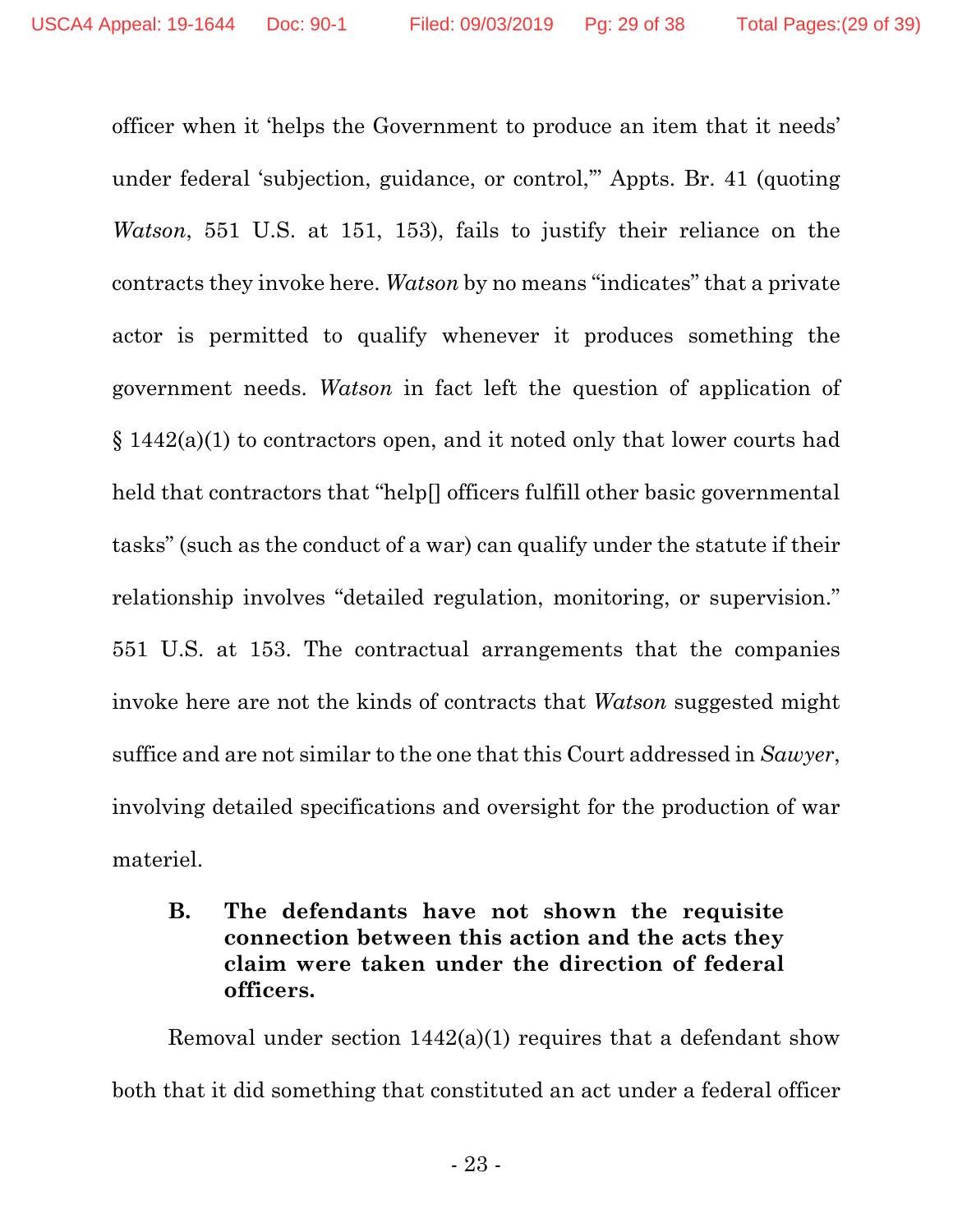and under color of that officer's office, and that the action or prosecution removed was brought against it "for or relating to" that act. This Court has characterized this aspect of the statute as requiring a "connection or association" between the claims in the case and the acts performed under a federal officer. *Sawyer*, 860 F.3d at 258. Although the required nexus between the official action and the plaintiff's claims is not a "*strict causal connection*," *id*., it must involve a "relationship sufficient to connect the plaintiffs' claims" with the acts taken under federal direction or supervision, *id*. Thus, in *Sawyer*, this Court found that the plaintiffs' claims that the contractor failed to provide adequate warnings about the dangers of asbestos were related to the Navy's exercise of "discretion," *id*., in dictating and approving warnings given by the contractor acting under its detailed supervision, *see id*.; *see also id*. at 256–57 (describing nature of the Navy's role with respect to warnings about the products at issue).

Here, as the plaintiffs demonstrate in their brief (at 19–20), the companies have not made that showing. Rather, the claims against the oil companies rest on their concealment of their knowledge of the climate hazards posed by their activities; they do not relate to anything that the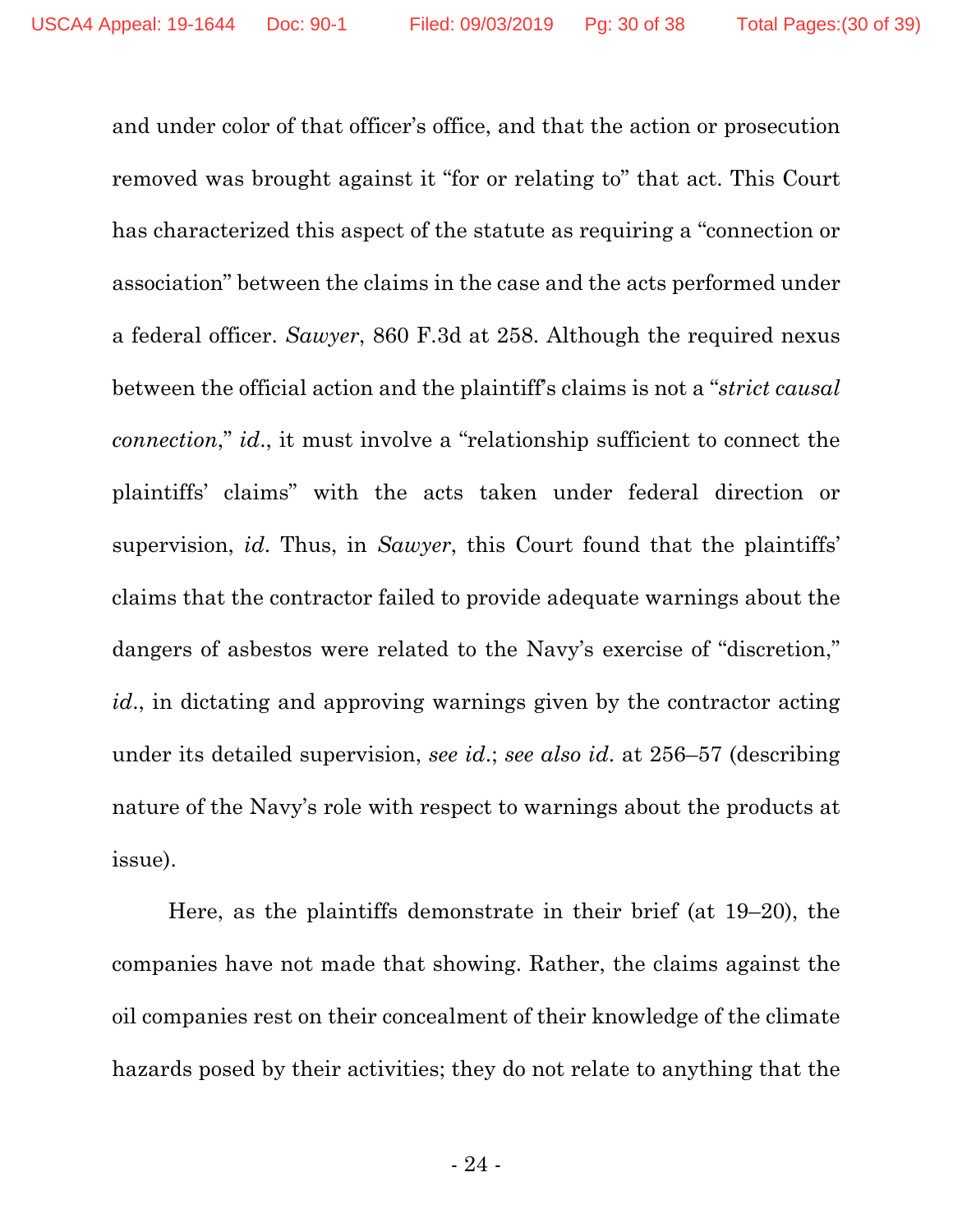companies were "asked to do by the government," *Goncalves*, 865 F.3d at 1245, or on anything that the government "dictated" or even approved, *Sawyer*, 860 F.3d at 258. Nothing in the contractual relationships cited by the companies demonstrates that they involved any exercises of federal-government "discretion" related to the oil companies' alleged concealment of their knowledge of the climate risks posed by their products, their promotion of fossil fuels notwithstanding that knowledge, or their mass marketing of products that were allegedly defective in that they were not as safe as the companies had led ordinary consumers to understand.7 The district court correctly held that any connection between the federal contracts and the claims in this case was too attenuated to supply the connection between the plaintiffs' claims and the official action that this Court required in *Sawyer*.

<sup>7</sup> *Cf*. *Cabalce*, 797 F.3d at 728–29 (holding nexus between claims and official actions insufficient where plaintiffs challenged government contractor's negligence in destroying illegal fireworks seized by the government, and its contract did not include specifications controlling the manner in which it destroyed the fireworks); *Washington v. Monsanto Co.*, 274 F. Supp. 3d 1125, 1131 (W.D. Wash. 2017), *aff'd*, 738 F. Appx. 554 (9th Cir. 2018) (finding no "nexus" between federal contracts to purchase PCBs and claims that a manufacturer concealed the hazards of PCBs where federal officials did not "direct [the manufacturer] to conceal the toxicity of PCBs").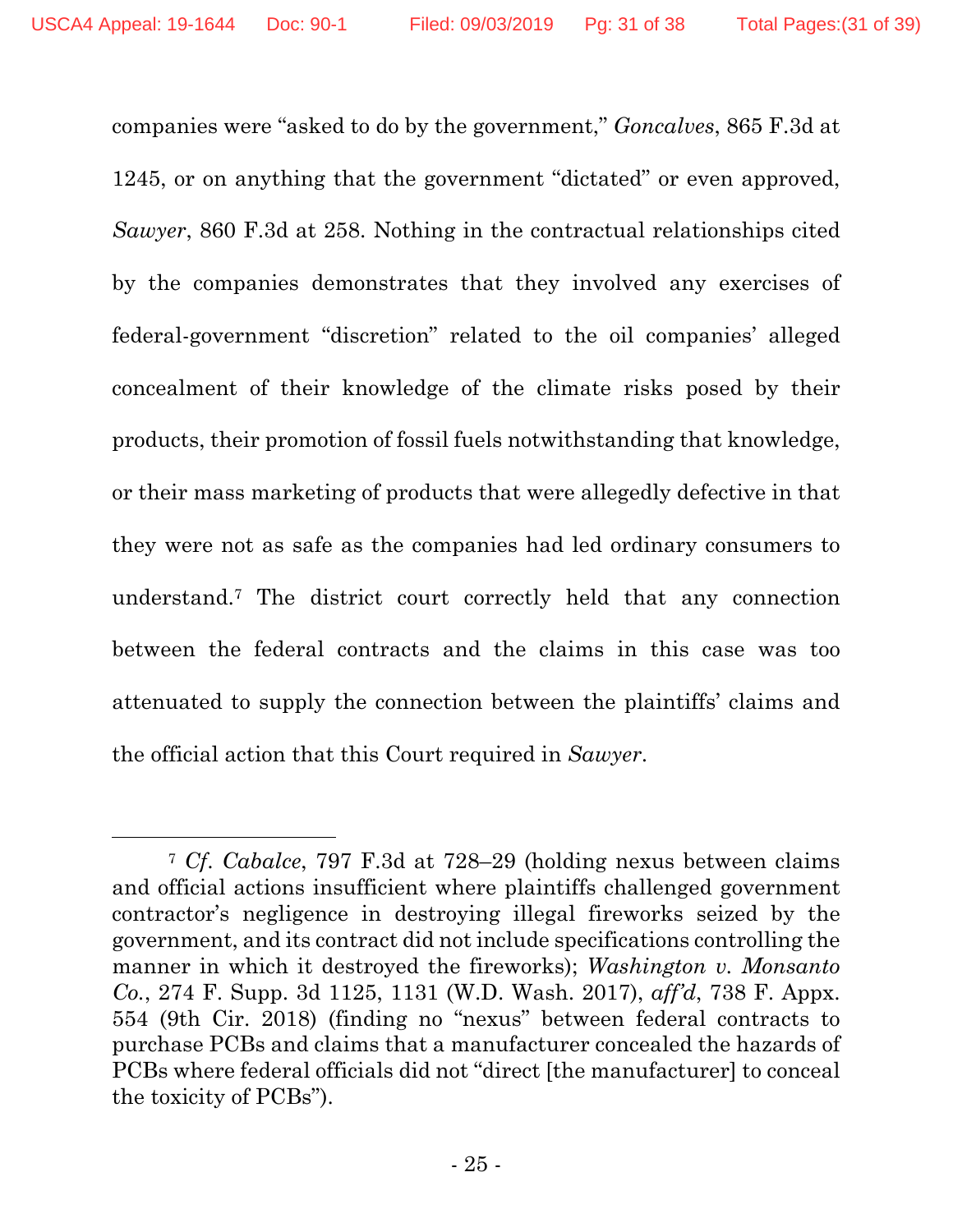### **C. The oil companies have not attempted to show that they would have a colorable federal defense satisfying the requirements of the federal officer removal statute.**

With respect to the requirement that a party invoking federal officer removal statute "allege a 'colorable' federal defense to that action 'arising out of [his] duty to enforce federal law,'" *Jamison*, 14 F.3d at 238, the oil companies say only that "Plaintiff does not dispute (nor could it) that Defendants have colorable federal defenses." Appts. Br. 41. Even if that is so, jurisdiction cannot be conferred on a federal court by a party's acquiescence: "[O]ne may not simply by agreement create jurisdiction where it otherwise does not exist." *Maksymchuk v. Frank*, 987 F.2d 1072. 1075 (4th Cir. 1993). The oil companies have the burden of demonstrating the existence of jurisdiction, and their brief is silent on what they concede is a key element of jurisdiction under  $\S 1442(a)(1)$ . Indeed, nowhere in their brief do they identify *any* federal defense they assert or intend to assert in this action. *See* Appts. Br. 27.

This omission is important because not every defense under federal law that a defendant might offer against a claim necessarily satisfies  $§ 1442(a)(1)$ 's requirements. As the Supreme Court has repeatedly emphasized, the type of federal defense contemplated under  $\S 1442(a)(1)$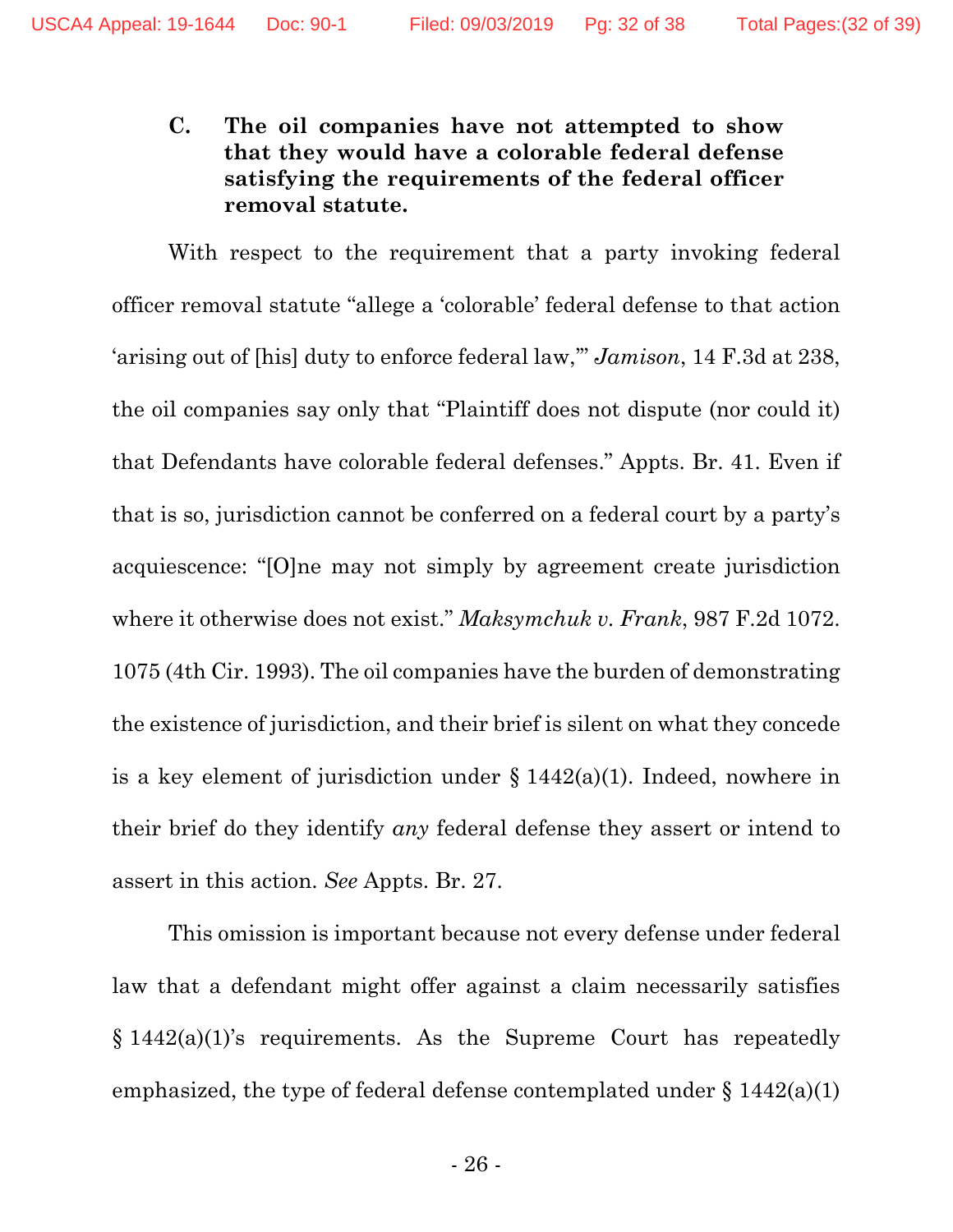is one that "arise[s] out of [the defendant's] duty to enforce federal law." *Willingham*, 395 U.S. at 406–07; *accord*, *Mesa*, 489 U.S. at 966–67; *see Jamison*, 14 F.3d at 238. In the words of both *Mesa* and this Court in *Jamison*, § 1442(a)(1)'s requirements are satisfied by the assertion of a federal defense of official *immunity*. *See Mesa*, 489 U.S. at 967; *Jamison*, 14 F.3d at 238.

The oil companies neither identify any such defense nor explain how it would be colorable on the facts alleged here. Instead, despite their brief's refusal to characterize their preemption arguments as defenses, *see*, *e.g.*, Appts. Br. 2, it is evident that the oil companies intend to raise implied federal preemption as a defense to the claims asserted in this case. But the oil companies' broad assertions of preemption do not set forth a defense based on duties to carry out federal law associated with their claims to have acted under federal officers in performing under the contracts described in their brief: The merit (or lack of merit) of their preemption claims is not affected by the companies' claimed status as persons acting under federal officers in some contracts. That the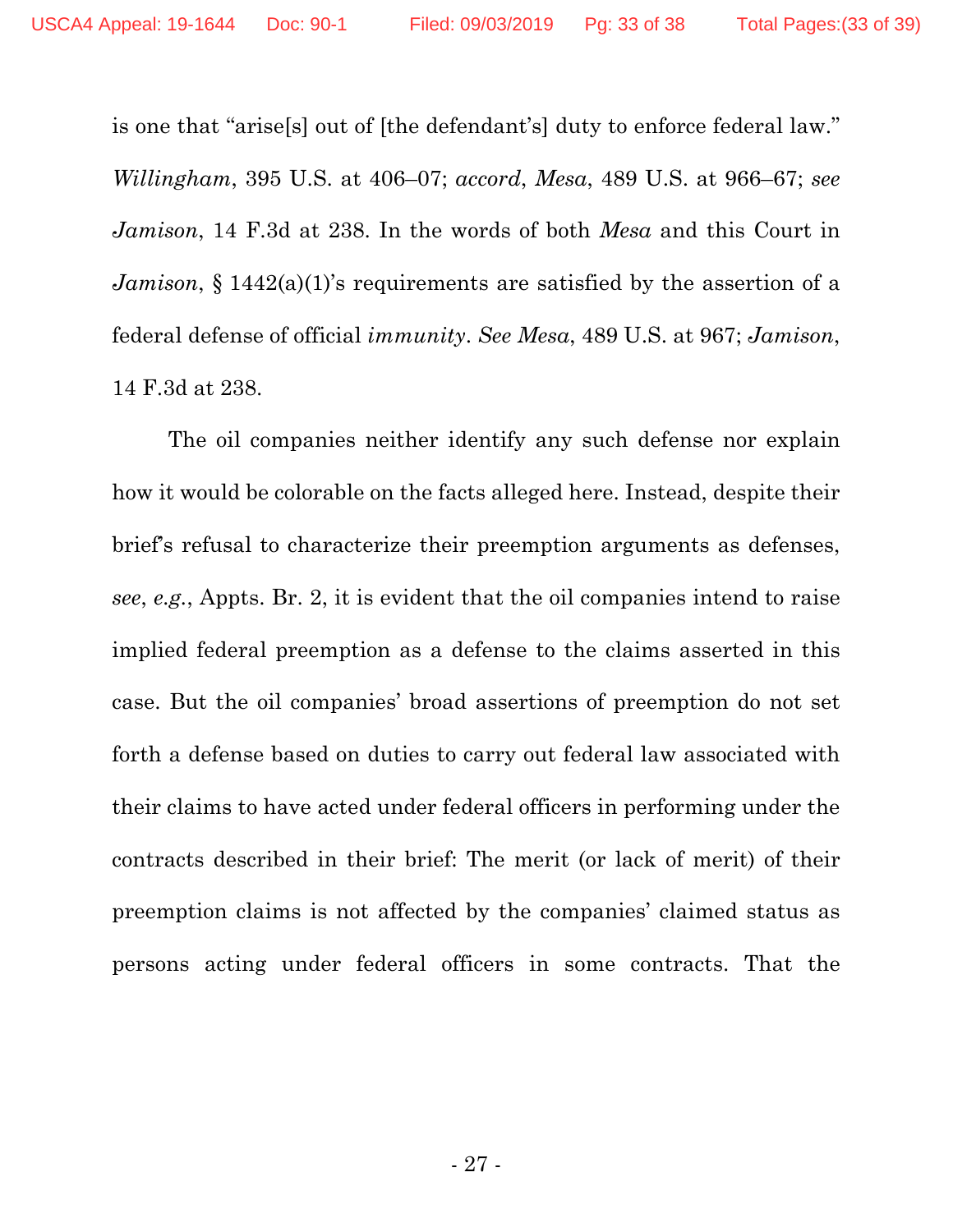defendants are likely to assert defenses of preemption, therefore, should not by itself support removal under  $\S 1442(a)(1).$ <sup>8</sup>

This Court has held that one specialized type of preemption defense, the government-contractor immunity defense recognized in *Boyle v. United Technologies Corp.*, 487 U.S. 500 (1988), can satisfy the federal officer removal statute's requirement of a colorable federal defense in circumstances where a federal contractor acts under a federal officer and the claims against it are for or relating to its official actions in that capacity. *See Sawyer*, 860 F.3d at 255. That holding appears to reflect the view that the *Boyle* defense, where applicable, is a form of immunity against claims based on the contractor's performance of its duties under federal law, as described by *Mesa*, *Willingham*, and *Jamison*. But a colorable claim of immunity under *Boyle* requires a contention that in performing the actions that are the basis of the plaintiff's claims, the defendant was in fact complying with specific

<sup>8</sup> Some courts have accepted preemption defenses as satisfying the requirements of federal officer removal. *See*, *e.g.*, *Goncalves*, 865 F.3d at 1249; *Body & Mind Acupuncture v. Humana Health Plan, Inc.*, 2017 WL 653270, at \*3 (N.D. W. Va. 2017). That position is at odds with the description of the types of federal defenses that satisfy §1442(a)(1) in *Mesa*, *Willingham*, and *Jamison*.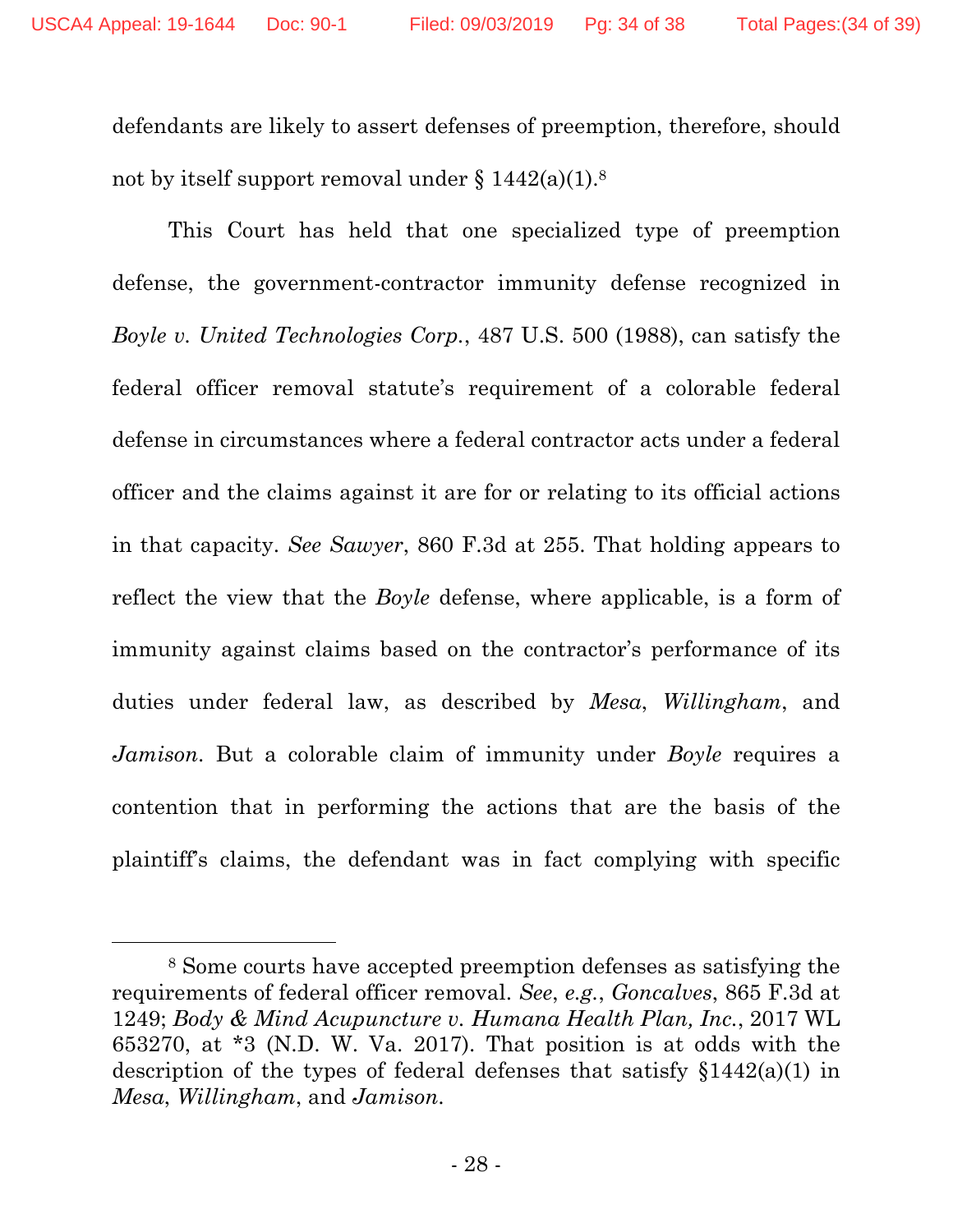contractual requirements, such as providing warnings "dictated or approved" by the government under the contract. *See id*. at 256.

The oil companies nowhere attempt to explain how *Boyle* would give them a colorable defense of immunity to even a single one of the claims asserted in the complaint. Neither in concealing the climate risks they allegedly knew their products posed nor in marketing defective products to the general public have the defendants demonstrated that they were carrying out federal contract terms that would provide a colorable immunity defense under *Boyle*. In defaulting on the requirement of showing a colorable federal defense, as in failing to demonstrate that they took actions under the direction of a federal officer to which the claims relate, the oil companies have fallen far short of establishing an entitlement to invoke the federal officer removal statute.

#### **CONCLUSION**

For the foregoing reasons, as well as those set forth in the briefs of the plaintiff-appellee, this Court should affirm the order of the district court.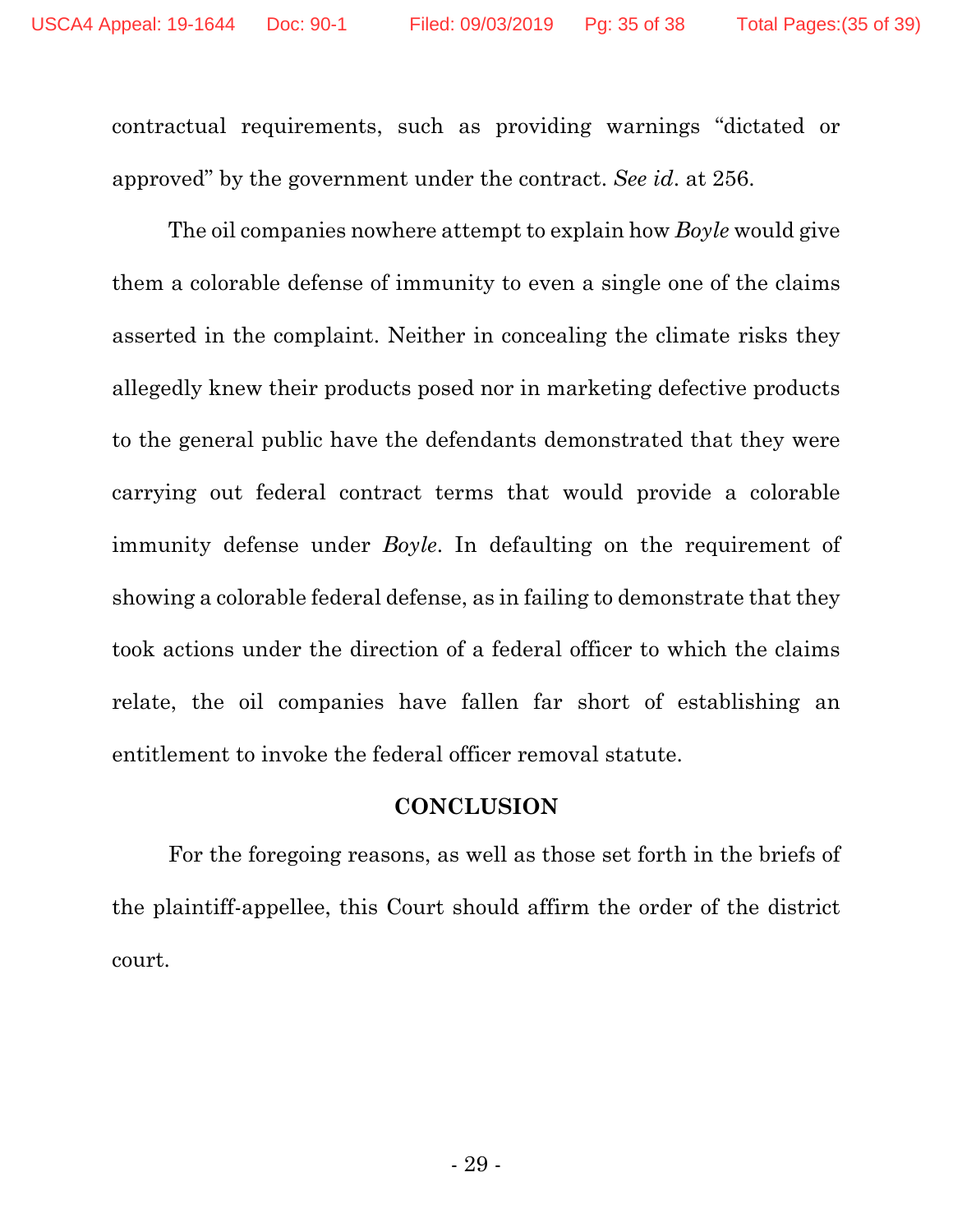Respectfully submitted,

/s/ Scott L. Nelson

Scott L. Nelson Allison M. Zieve Public Citizen Litigation Group 1600 20th Street NW Washington, DC 20009 (202) 588-1000 snelson@citizen.org

Attorneys for Amicus Curiae Public Citizen, Inc.

September 3, 2019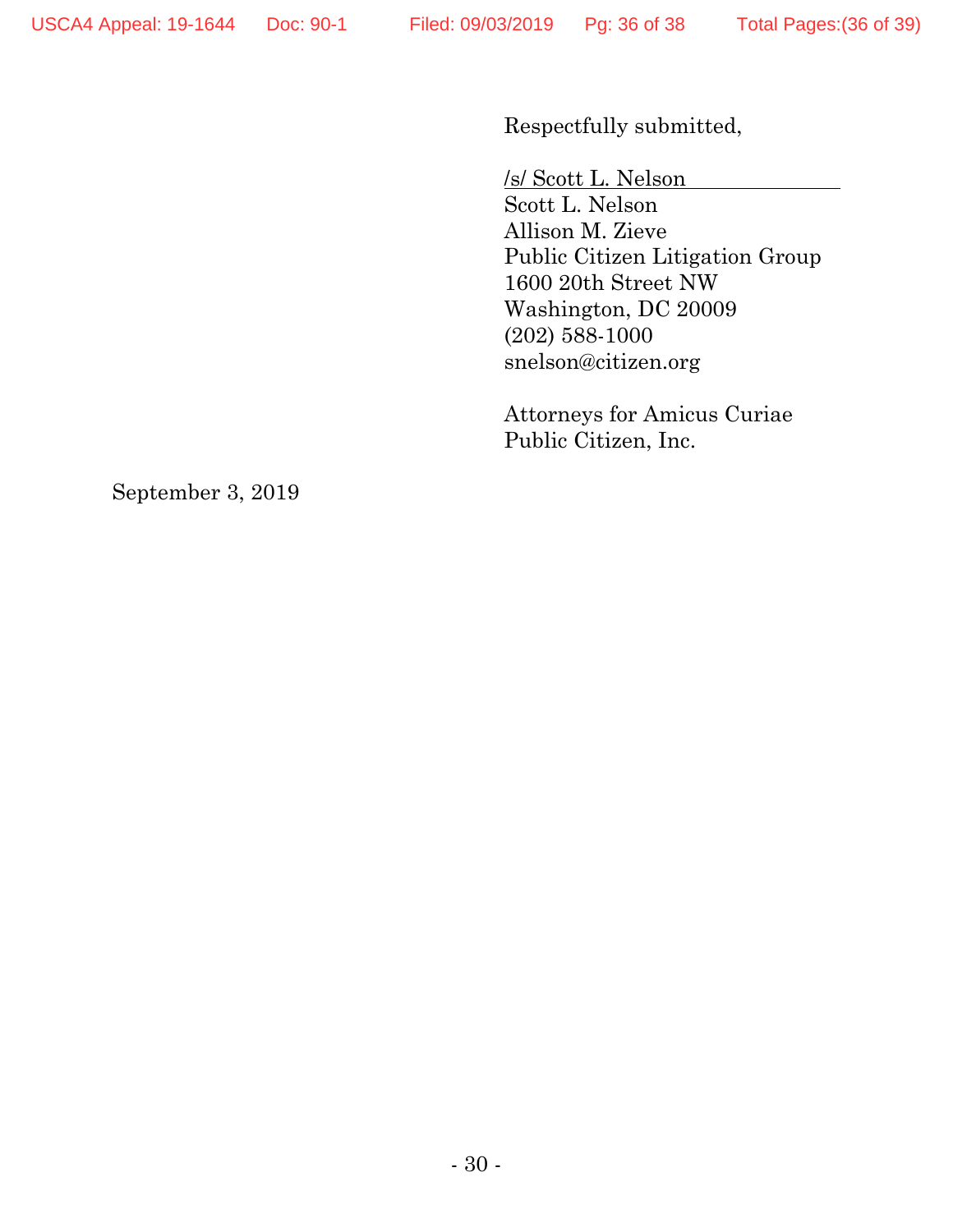#### **CERTIFICATE OF COMPLIANCE**

I certify that this brief complies with the type-face and volume limitations set forth in Federal Rules of Appellate Procedure 32(a)(7)(B) and 29 as follows: The type face is fourteen-point Century Schoolbook font, and the word count, as determined by the word-count function of Microsoft Word 2016, is 6,032, excluding parts of the brief exempted by Federal Rule of Appellate Procedure 32(f) and the rules of this Court.

> /s/ Scott L. Nelson Scott L. Nelson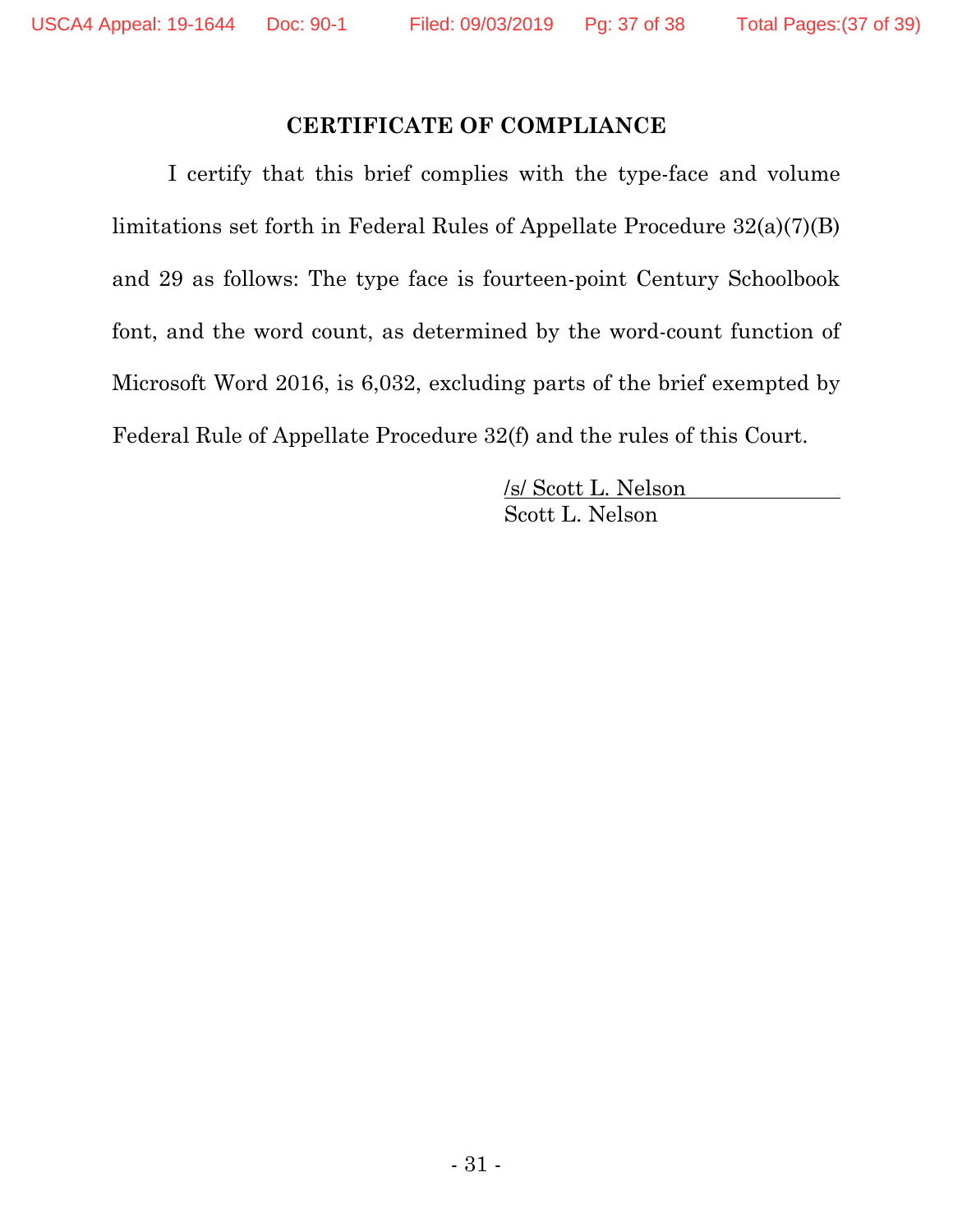## **CERTIFICATE OF SERVICE**

I certify that on September 3, 2019, I caused the foregoing to be filed with the Clerk of the Court through the Court's ECF system, which will serve notice of the filing on all filers registered in the case, including all parties required to be served.

> /s/ Scott L. Nelson Scott L. Nelson